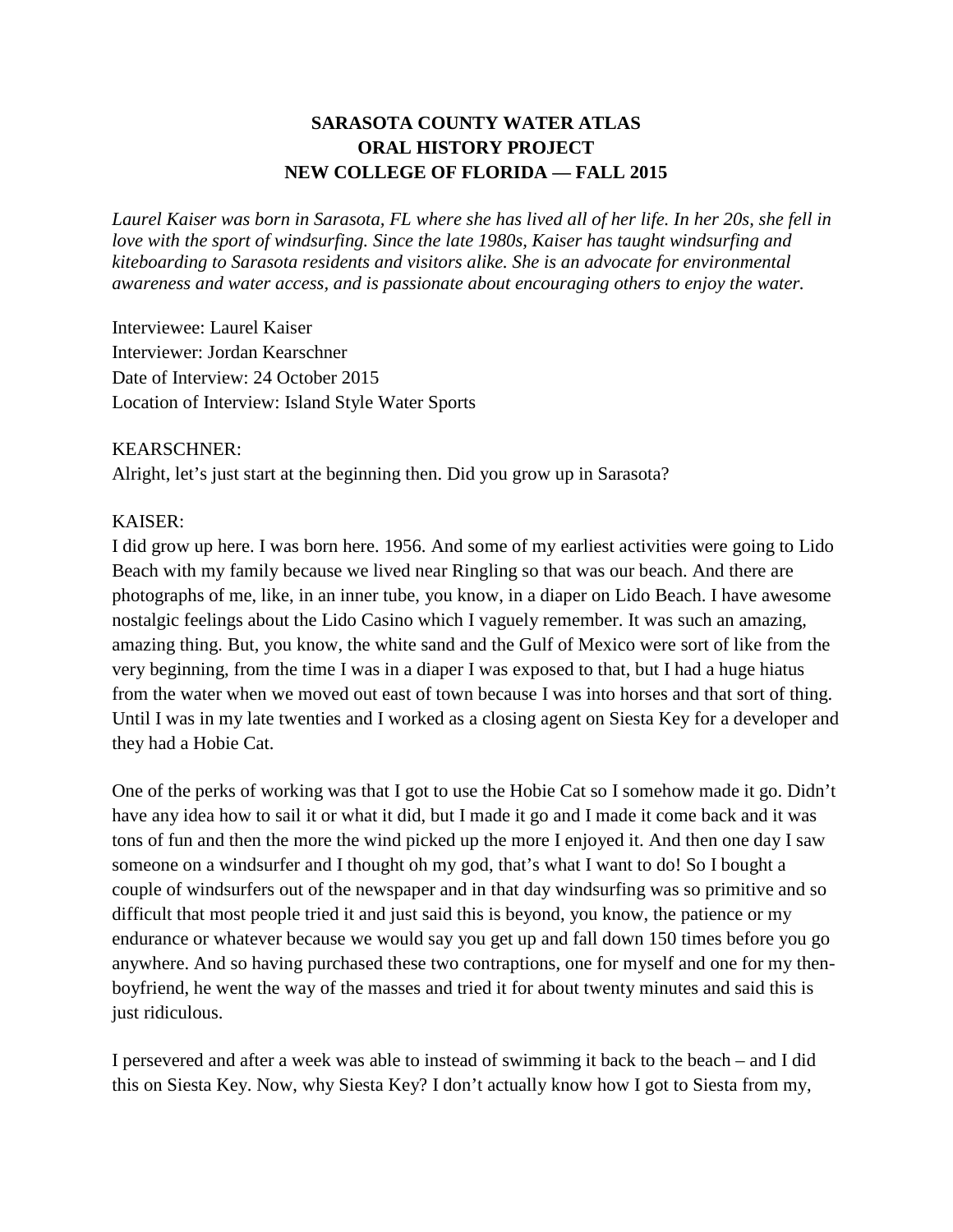you know, roots on Lido, but I did it on Siesta Key and I would swim back – oh I know why, because I lived on Siesta Key off-and-on as a teenager. That's also how I got back to the water. Because as soon as I became autonomous and was living on my own, I figured out that in the summertime you could get very inexpensive rentals on Siesta Key so I would do summer rentals and be on the beach. And I liked walking my dog on the beach, you know, knew about the rules about high tide and that sort of thing, but I always was very drawn to the beach. But relatively afraid of the water. I never – I was never a good swimmer as a kid, although I was on the swim team, I was fearful of water. So my affinity for it and my aversion to it have been part of this mix my entire life.

As I've gotten older and more competent and... worldly, I guess, as far as the water, my fear factor has gone down tremendously and my abilities and realities are better. But here I am trying to learn to sail this thing that you fall off of it, you're in the water with whatever else is in here and you may not be able to get back! It was all very exciting. But after a week I made it come back to the beach and I thought I had prevailed. And what really happened, I found out years later when I learned to teach sailing, is that it was a different wind direction is why I sailed back to the beach so handily. It's that oh? Does that have something to do with sailing? What direction? Oh jeez, so now after having taught wind– windsurfing and other sailing for thirty years I realized that it was a miracle I ever learned to do it at all. But as I have got this bug that was so much fun, it was so physical and the wind attracted me probably more than the water did. The wind has always attracted me like a horse and the power you get from having an animal that is a lot of power that you have to use finesse to control it. So it was very much like that so I got good at windsurfing, enough to really enjoy it. The boyfriend went the way of boyfriends. And then I got married, I had a child. I didn't windsurf for a couple of years and I was like I'm going to go windsurfing again and... So then I hooked up with the guy who owned the windsurfing store on Siesta Key – I was a new divorcee. It was a past-time of his because he owned the store and we hung out together. I started racing windsurfers. I was selling real estate at the time and then I started teaching people to windsurf as a part-time job and it was my, it was my passion that I found that because I'm a good communicator and I'm passionate about having fun and at seeing people succeed, they had fun. They paid me. They learned to windsurf. I had immediate income, unlike a real estate career. And I was outside having a blast.

So I stopped signing up for sales meetings and, you know, it was just in '93 I started my own school teaching windsurfing. I'd visited Hawaii and gotten to be a much better windsurfer; I'd visited the Columbia River Gorge and gotten to be a much better windsurfer. And then here in Sarasota was windsurfing all the most ridiculously difficult conditions with the boys and so, it was just, it consumed me. And teaching people to do it and being able to teach people at a higher level to do it in more and more challenging conditions was– has just been so exciting. Of course with the advent of kiteboarding, that just set the hook even deeper because now we're really talking big adrenaline rushes and– and the factor of learning it and teaching it. It's just been– and kayaking came in somewhere along the way that we figured out that everybody's not gonna want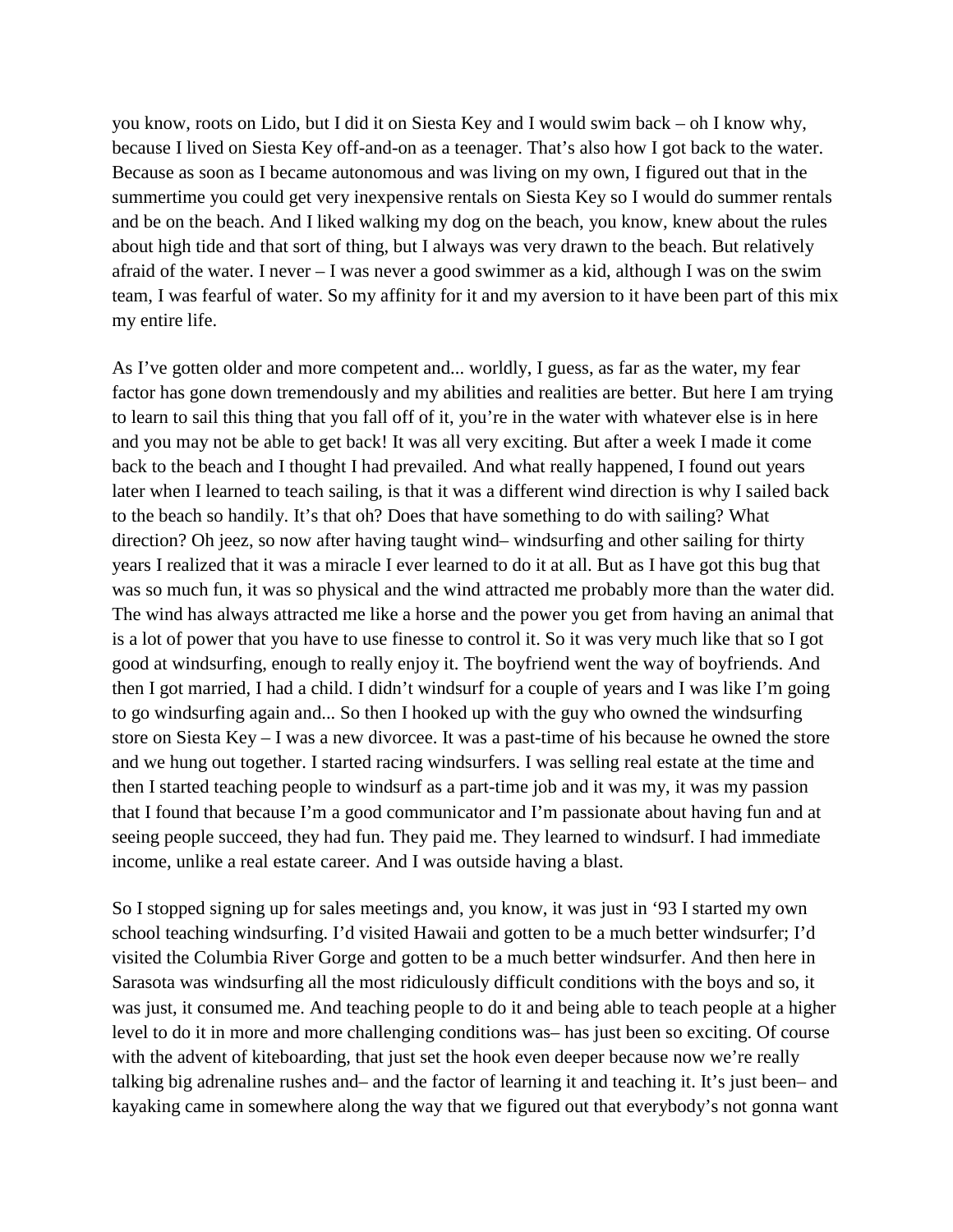to windsurf and you don't have a big enough market to make a living teaching windsurfing in an area where wind is penny ante. But kayaking, my husband came up with the brilliant idea when we were business partners in, where Big E's was – that was our first store together. He had been on Siesta Key for eleven years, in Ocean Boulevard Sailboarding when I met him and he sold it. And I had been working for him teaching and when he sold the business, I started a school and– my own school in 1993 and called it Island Style Windsurfing.

And at first I just operated with a car and a trailer and I had challenges that I had to go to the city commission and get permission to teach in a city park. And it was amazing the overwhelming support that I got from the city commission that this is the kind of thing that we want not only our residents to have, but our visitors to Sarasota, and you're providing a service; how do we make this work? And so with all of the encouragement that I got in these different ways, you know of, have– being successful, having support from the city, the lifestyle that I liked; it just fostered keeping in it. So when he sold that company and I started my school, we started a store together and found that we made much better a couple than we did business partners. So that business partnership only lasted about 18 months and he went to work at Economy Tackle and I ran the windsurfing business after that and we've had a very nice symbiotic relationship with Economy Tackle ever since because they don't do sailing sports and we both do paddling sports and they're on one end of town and I'm on the other and we're able to service the community in a– in a symbiotic manner that gives people options to be able to rent kayaks up here or rent them down there and so forth and so on.

Kiteboarding... Starting in 1998, my husband said where I was headed off to the trade show in Orlando where all the products for the year are displayed, he said, "see if you can bring home one of those kites." And I had no idea what he was talking about, but he'd seen something on ESPN about kiteboarding and usually in Europe things happen faster than they usually do here with sports. And we'd heard something about it here perhaps in the Columbia River Gorge, but lo and behold at the trade show there were two inflatable kiteboarding kites. And I was able to get the woman who brought them to sell me one, against her will, because it was just a demo model. And I brought it home and we nearly killed ourselves with it. And I mean, it just, there was no stopping it, there was no controlling it, there were no directions, there was no safety attached to it. You just hold onto it and I remember doing the first faceplant on the beach and getting drug down the beach, taking all the skin off my hip which took like weeks because it's a burn you know when you get drug on the sand, it's like. And I was like wow this is like so much power and how would you ever put these things together to ride a board and control this thing.

It took a long time to master it because it was so difficult and I had some hair raising, terrifying experiences learning to do it that I quit doing it for a year in the early stages because I got drug across Sarasota Bay in an accident that I became attached to the lines of the kite. I got hung up on them with my apparatus and the kite went out of control, snatching me across the bay – sort of like being a lure on the end of a fishing pole that I was getting flung like thirty/forty feet every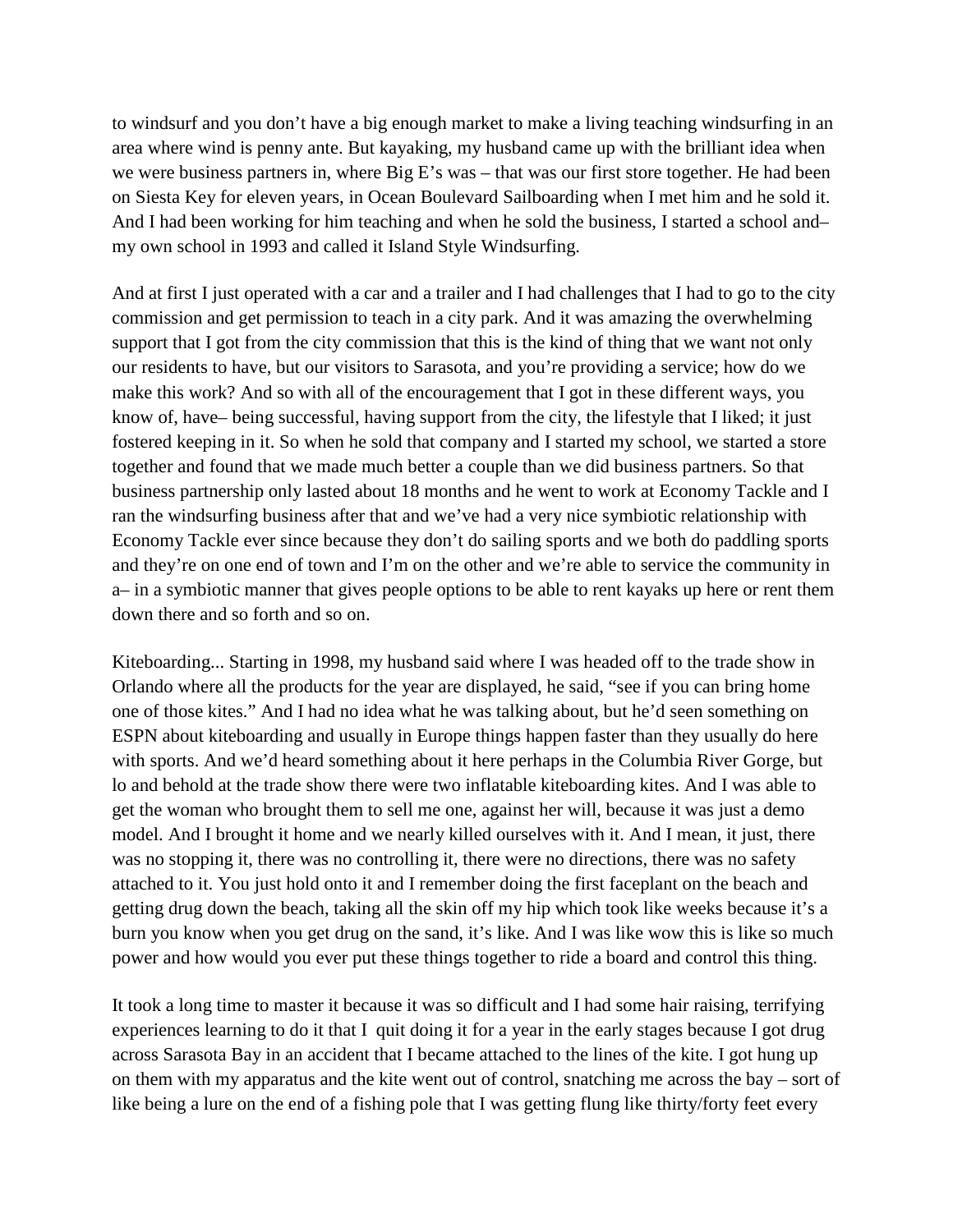time the kite would go up in the sky and it would summarily crash and I'd stop only to see it getting ready to go again and after several of those times I thought, well it's a 700 pound test line, it's not going to break. If I happen to miss the channel marker that's between me and the road leading from St. Armands to Lido, if I miss this channel marker that's in front of me the next thing is going to be getting drug across that roadway and the powerlines and I was like this is just all bad and I'd heard stories about people in like Cape Hatteras and those places getting drug across roadways and that sort of thing.

But at any rate, the kite went down and stayed down long enough that I was able to get unhooked from it, and even being totally just scared out of my mind, I was now walking out in the middle of the bay with this kite barefoot, and I cut myself so badly that it took weeks to heal this terrible cut. A windsurfer had to come rescue me and take my kite while I sailed his windsurfer up to the beach with blood all over the board and windsurfers going, "first of all that's not the person who left on that board – oh that's Laurel! Oh my god there's blood everywhere! And this, so somebody took me to the hospital, it was such a mangled cut that I had stepped on whatever it was that they couldn't even stitch it and so that was frightening, but I thought once I healed I'd go back and do it again and I went out to the beach and got hooked up to it and as soon as it started to have power I was so terrified that I said I'm just not doing this. I really want to do it, but I don't want to die doing it.

And so for about a year I just took up sabbatical. And other people that I had trained were going out and getting drug through the mangroves, and across oysters and all these accidents were happening that were, none of them deadly, but terrifying none the less. And then... and then I got my nerve up and I went..and went to some training in Cape Hatteras and realized that we knew here more about safety than they knew there and it was like okay! So let's– we are going to be pioneers. I haven't got– and so I started teaching people again, we started instituting safety mechanisms that worked and really being more cautious about what we were doing and knowing ahead of time you know this is what's going to go wrong. And so that was a very  $-$  it's been a very exciting thing to teach kiteboarding. It's become so so much more attainable and safe compared to what it was back then, but the fact that none of us locally were ever seriously hurt was because we had a close network of people who shared information and who were supportive of one another, and that we also had the support of the lifeguards and the community in embracing this cool new sport.

That not too many years ago out access was threatened. That somebody at a county commissions meeting said something about the kiteboarders on the beach and the county commissioners had a little meeting amongst themselves, did a little google search, found out that these things could go 50 miles an hour and that people get flung into buildings and all of that, that they said "well this doesn't sound like something we should have happening on our beaches, does it? And so they contemplated banning it along with every other beach park prohibition that's in the ordinance and so I was able to rally my friends and fellow kiteboarders with the help of the Florida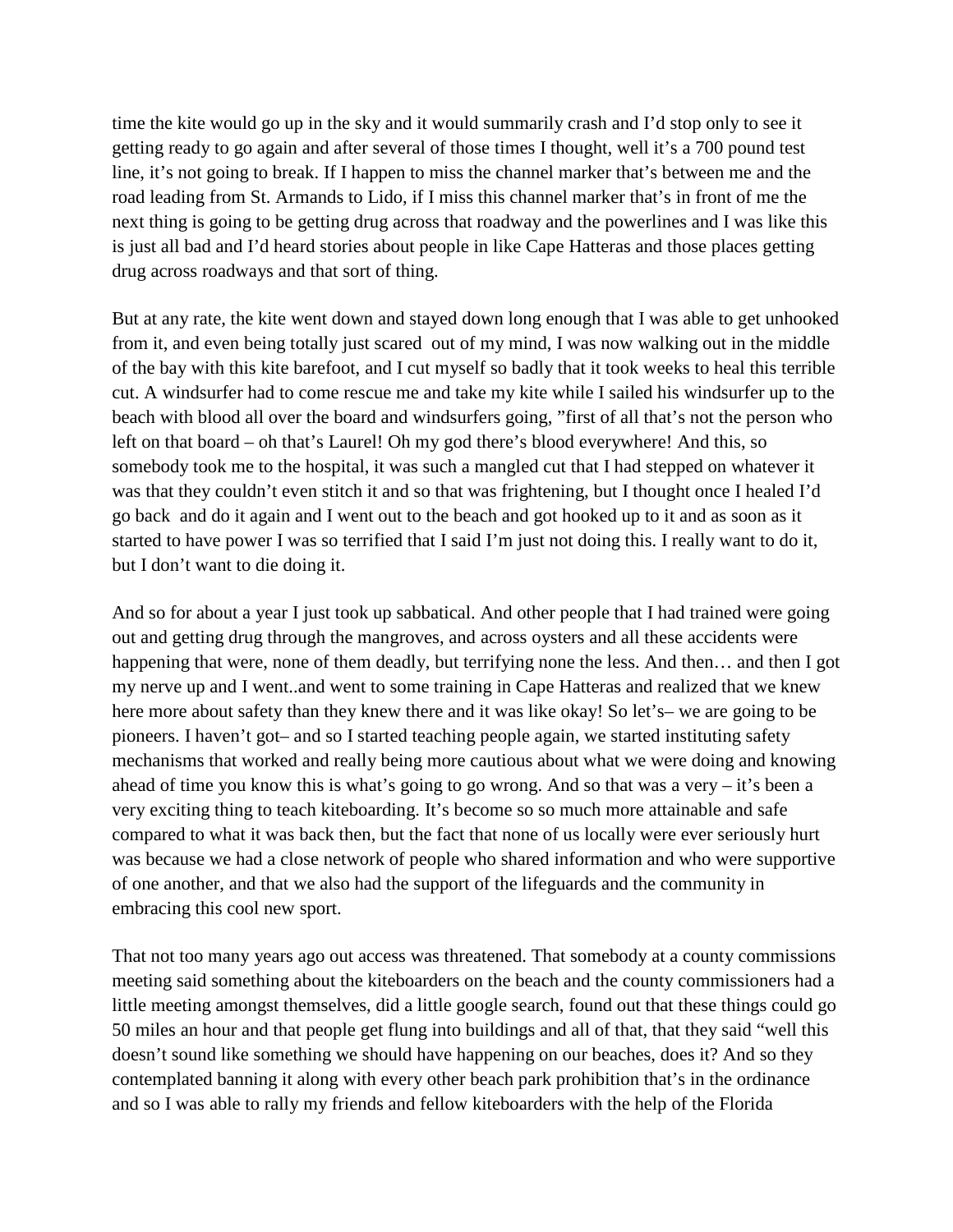Kiteboarding Association and make a presentation to the parks department and say, "we've been doing this here quite awhile, I've been assuring the county, using the parks for liability. We haven't had any of those issues that you read about because we are proactive and they were very skeptical, but it was convincing because we had a history of people not getting hurt, you know, seriously and not complaining and– so anyway we managed to avoid a prohibition that in other places around the country they'd been shut down because they couldn't control their local participants or the people that came to their areas and people would do dumb stuff. So we've been very lucky to maintain our access.

One of my passions is– at this stage of my life helping to shed light on the fact that access to the waterfront, that you can get in and out and take recreational opportunities, whatever it is, whether it's your dog to the beach, not the beach, but to a swimming area. Or to go shelling or to go kayaking or stand-up paddleboarding… All of these things are why people move here. Not just that it's beautiful blue skies and palm trees, but the water and not just seeing it but being able to actually get in it. And with so so many more people than we've ever had and access being so difficult, parking that– so forth and so on, I think it's very important that our citizens and our legislators and everybody in the community wrap their heads around how little access we have to the water and how precious it is.

And we had a– we had a devastating situation at Bird Key Park. I'm trying to think what year that was, you might be able to research that, I'm sure you could. That there was a plan to renovate Bird Key Park which was the key area for windsurfing for many many years because windsurfing in the Gulf of Mexico, while I learned to do it there, is not the ideal thing, because you have wave action that makes it much more difficult to learn to get up and you don't have the fallback position that you're going to run into land no matter where you go. It's a big Gulf of Mexico out there and you might not come back. Whereas in the bay, it's easy to park your car, it's easy to put the thing in and to have friends be there and commune, the windsurfing club had gotten together in 1988 and influenced the city and the county with a plan where they, this is before they knew that hard shoreline stabilization was a bad idea. And the plan was to put in a seawall between the two bridges at Coon Key and the Ringling Causeway and the windsurfing club which was huge back then– 100/150 members that were– that were out of the windsurfing shop out on Siesta Key that my husband had then owned, had put together their proposal to instead of putting in a seawall, to put in a natural shoreline stabilization material that is concrete blocks, with, that grass grows through or anything can grow through and it's strung together with line and it's still working over there over most of that entire shoreline, but.

So we'd, so we'd been able to access it and so here there's this plan is – that I'd found out about rather accidentally that the whole park was going to be revised and the shoreline was going to be barricaded with hundreds of bougainvillea. And the parking would– and I mean it's almost sometimes truth that's stranger than fiction, but the parking which was at a premium there in season was going to be eliminated. Half of it– more than half of it was going to be eliminated in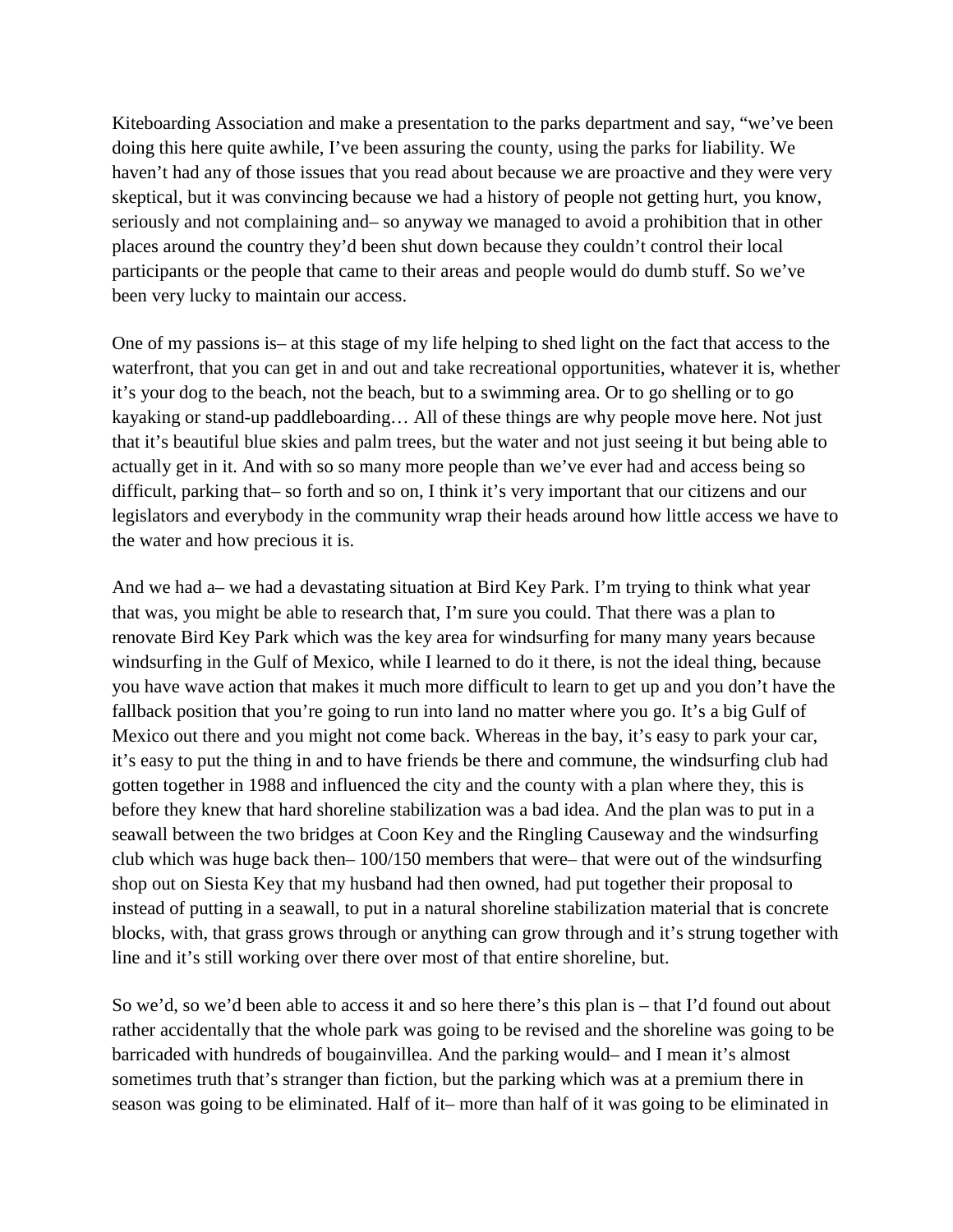the plan and they were going to begin in less than 30 days when I found out about it and I was like "how could this happen? I own property in the city, I read the newspaper, I'm in this park operating all the time. I'm really interested in parks and this park in particular and had been instrumental in preventing them from planting inappropriate things and getting the phone reinstalled when they did the phone work.

I'd been an advocate for this park so I was horrified so I did my first real community effort to make a difference and it was so successful because I thought if people knew about this they wouldn't go along with it and the only way they're going to know about it is if I tell them because I didn't know about it. So I went out with a clipboard, and a copy of the plans– I can't remember if.. I think I had a copy– may have not had a copy to start with. I just went with a clipboard and I put on a skirt and high heeled shoes and at lunchtime I went and I talked to every person that pulled into the park. And I said, "hi, I'm Laurel Kaiser. I teach windsurfing here and I've been using this park a long time and I see that you're here to have lunch and do you know about the plan to this revision and they're like… Course everybody said no. Half the parking is going to be taken out and this is the plan. And I said "if you're interested I'm going to be gathering support. I'd love to have your name and your phone number and your email because it's going to take a community effort to modify this or to stop it and I was clear that I don't care if that's what we do, as long as more than half the people that know about it, and that should be everybody that's interested, agree that this is what we should do. Right now nobody knows about this, that I know of, and I think it's a terrible idea! And I can't even find one person who thinks it's a good idea so…

So I came across this one guy who said "yeah, I know what's happening. I am the president of the Bird Key homeowners association and this is a done deal. We did this four years ago and you should go find yourself something useful to do with your time. So I quoted him and sent a letter to then Kelly Kirschner who was our mayor and member of the city commission, honorary member and I spoke with him on the phone. He brought it up at a city commission meeting. None of them knew about it because this had all taken place at least four years prior as part of a MURT– the Multi-Use Recreation Trail – because it was to go through Bird Key Park. There was federal funding and local funding because at that time, you only were required to notify residents within 500 feet who would be affected by some kind of a plan. Well that reason might be good and it was a step forward that we were letting people know, but the residents within 500 feet didn't even matter as far as I was concerned because this was a public park. It's not just about these people that live in the area. They certainly should be included in this, but it's not to be their park, but because they were the only one's included it was their perspective, and their perspective largely was, we'd like this to be a walking park.

Meaning we don't need parking. And I said to this guy who I had talked to in the parking lot. I said what about, the way that it works, you know they're going to take out half the parking? He said "yeah! You take out the parking, there'd be less people. I have more access. I live across the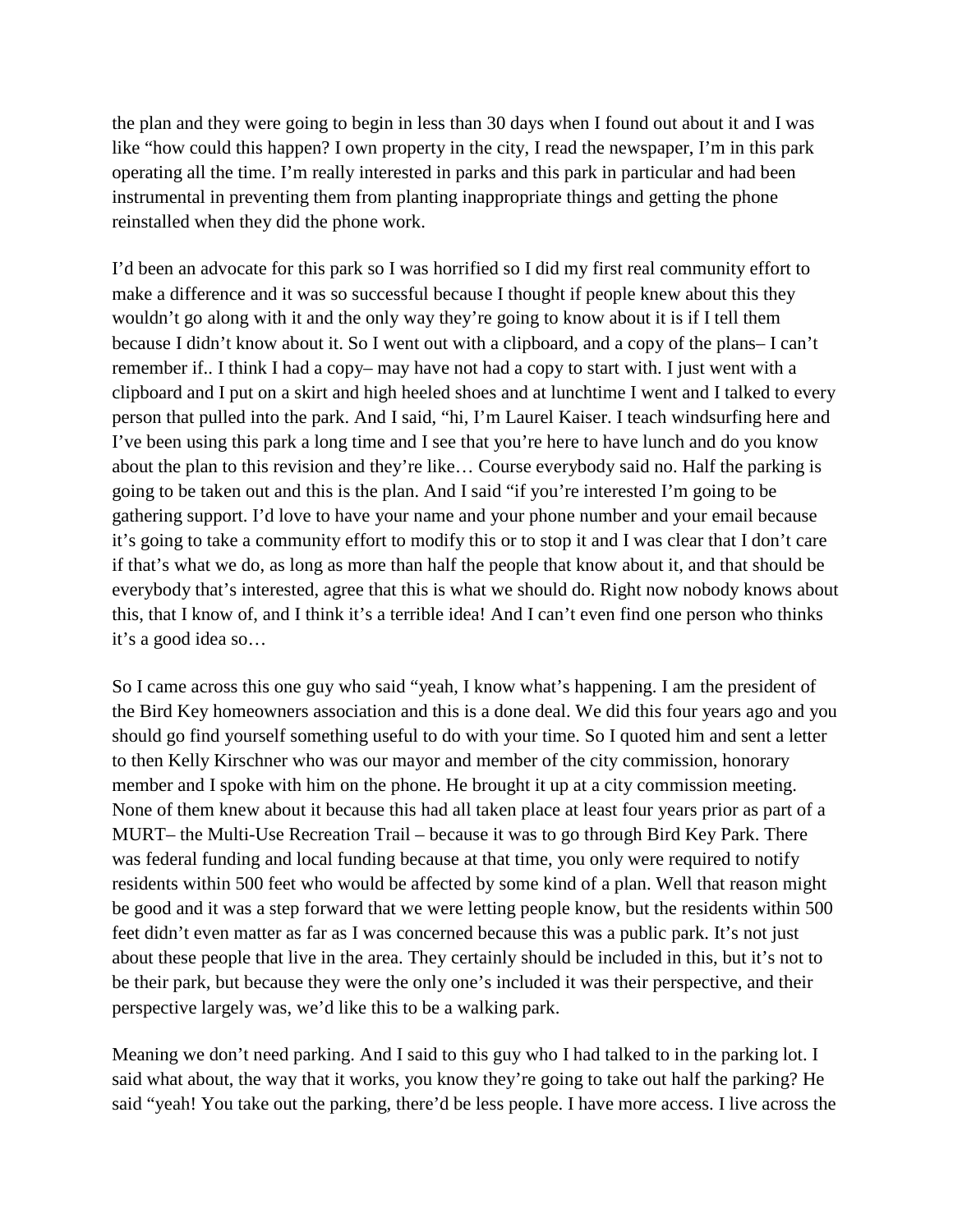street, I'm happy." And I said, "but what about me? You know, I can't walk here." He said, "I don't really care about you." I said, "what about all the other people, you know that live in the?." He said, "I don't really care about that." And that was when he said, "this is a done deal, you should go find something useful to do with your time." And of course that reeks of such injustice and so, this is an error. Error, error! So as this went along and I talked to more and more people.

The city commission was discussing it. I wrote a letter to the editor which said, I'd just heard about this, the first letter I'd ever written to the editor. My dad had been the editor of the local paper, the managing editor. No, editorial page director is what he was as his last position at the local paper. But I'd grew up with Lindsey Newspapers and the fact that you could spread information reasonably. So this was all like a good thing and it worked. The communication, the taking the bull by the horns was working and I could see that it needed to keep gathering attention so in addition to the letter to the editor and the city commission, no in response to that we were getting attention. But they were much stronger as far, these are the reasons we should do it this way and there's nothing wrong with this and I saw that we were not going to win anything other than just a conversation.

So I took that little shed right there, that little bamboo thing. And put it on the back of a truck and toted it over to Bird Key at the entrance every day for three weeks. I got a copy of the plans– a complete copy of the plans from one of the city public works guys, Neil Gaines, who was– It was him! Who I'd met, was standing there holding the plans when I walked up the first time and said so what's going on? And they said we're going to revise this park, it's breaking ground in thirty days and while it was such a big hit for him being the project manager– for me to come a long this windsurfing– this crazy windsurfing lady and go "you can't do this!" And then there's the landscape architect and the engineer, the shoreline engineer and all these people and I am so in their hair, and yet I wasn't going away. And so…

I got a banner, about as big as this and attached it to the front of that. Save Bird Key Park! And I wrote a petition and the petition, I didn't really understand that what I needed at the time was an initiative and a petition, but I got this petition. I sat out there. SNN of course shows up, you know, and does a little expose on it. But they'd already done one little piece when I was out there with my clipboard. So it had wheels, it was going and I became more knowledgeable about what they were doing. I interviewed all kinds of people to find out why they were doing this, what they were thinking, and it became more and more absurd!

That when the city engineer told me that they were eliminating access to the shoreline to prevent injuries because the shoreline was dangerous… I realized I wasn't getting… This wasn't an even playing field and that we are often told thing when you ask questions that don't necessarily make sense, but if you'll take that answer and go then progress just goes on. But I said to myself, you know I'm teaching windsurfing over here and been running summer camps with little children for years. Boat ramps are slippery and people get injured at boat ramps. This has never been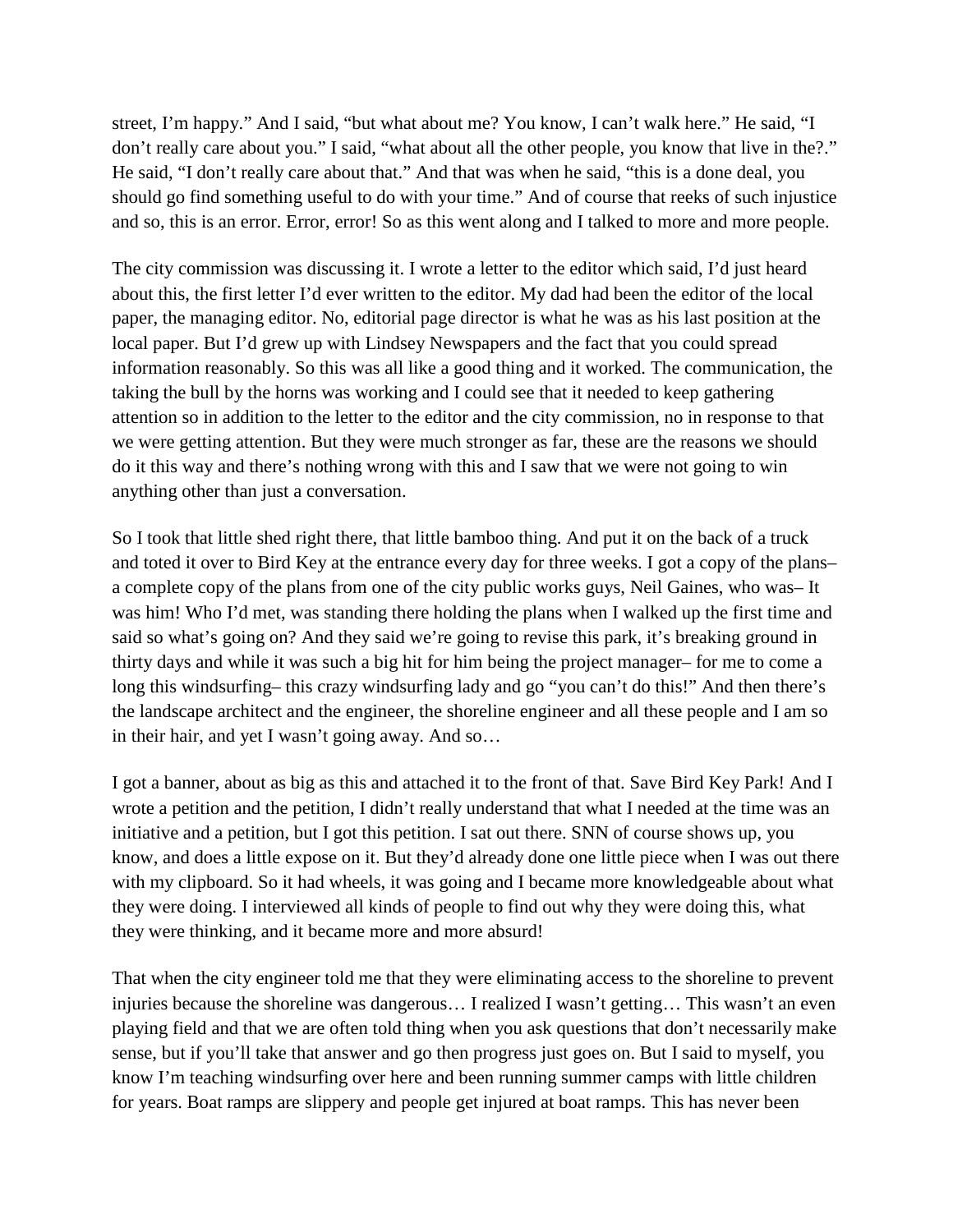particularly slippery. There have never been any injuries here that I know about, serious injuries, and we're revising this park and putting in over 400 bougainvilleas to prevent access to the water, to prevent injuries? I'm not buying this.

And I realized that what we were really doing was trying to keep the dogs out of the water. Trying to keep the people from parking there. Trying to make this a beautiful park to be seen and to have access for people who could walk to it and the people that I was interviewing when I'm shedding light on this were like, "no, we need access to this water. We need to it to be able to park. We want it to be able to see the water. That's a huge huge part of it was to be able to see the water. Not to have it obscured with shrubbery and I'd been fighting that for so many years. So at any rate, bottom line was I had almost a thousand people sign this petition. I had people get on board and help me. We had a gathering that was published on WSLR and the newspaper and a "hands across the water" where we basically joined hands and barricaded and said "save our shoreline." And the city commission at the end of the day had me make a presentation to the parks advisory board. The parks advisory board dir– advised the city commission to scrap the entire landscape plan and to make provisions to put back some of the parking they had taken out, and to put me on as a member of the advisory board for this park that had been meeting five years before that was now…

I mean these guys were so mad at me. I remember the guy from Bird Key who now, now we're on very good terms, beating his hand on my little kiosk and saying, "this park is an eyesore!" You know, "you should be ashamed of yourself!" for opposing what– it had taken them... They thought they were doing a wonderful thing and in fact I think all of us who were at each others– and I was never at anyone's throat. I was just like, "you guys, I don't want to be the troublemaker. This just needs to be a public decision. It can't be a little private thing." They even realized that I was not one running a business over there which anytime anybody– anytime you do anything, the first thing they'll– that happens is they'll say, "this is a conflict of interest," because I use the water.

Now of course nothing could be further from the truth, but getting past that accusation is so difficult for the person who is the advocate, that you spend up all your time defending yourself rather than actually dealing with what the problem was in the first place, but… Be that as it may, the park was revised. I was very very happy with how it turned out. No, I can't go in there and do windsurfing lessons like we used to because there isn't the green space. There isn't the parking, but it's so much better utilized than it was previously and it's so much better than it was going to be had they done it they way they were going to do it that it was just awesome.

later became a board member at the Sarasota Sailing Squadron and I have my fingers in there still trying to just keep the public eye on this prize that we have in the community. That the Sarasota Sailing Squadron is on one of the most precious pieces of land and it's public. It's cityowned property that's owned again like Bird Key Park, by all of the tax payers. Well Sarasota Sailing Squadron is a private club. So you can join, I can join, but the people who join determine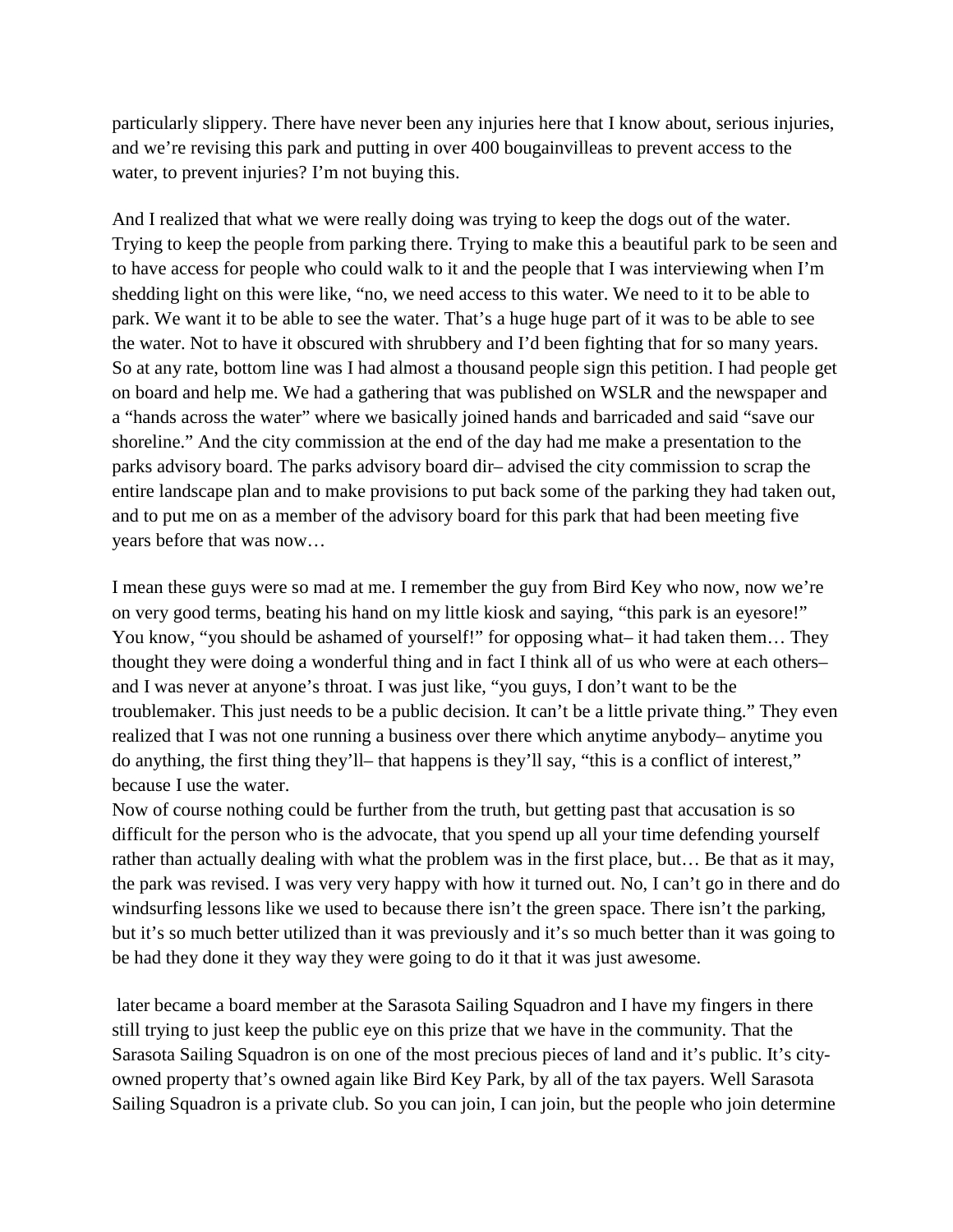what happens within that  $-$  how you, how it is used, rather than the city determining it. We're trusted to do it and when that trust is derailed by a small group who again might want to have yacht racing instead of cruising boats. They may want to have more financially capable members than the poor guys that have been coming there for the last 60 years who don't have two cents to rub together, but they've got a little Sunfish (30:30) and they can afford to keep it there or they have some dinky boat they work on in the work area so again it became a crusade as a board member there to stop people from telling one story when it was obvious that the real story was not in the best interest of the community having this asset.

So I've got myself into some troubles with people being such an advocate (31). It's been very exciting in some respects. I was removed illegally as a board member because I went to the city commissioners and said when we had a product there to again give access to the water – that's my thing, is access. And after my thing with Neil Gaines, it will be really interesting when you play this back – I am so ADD. So this Neil Gaines guy who I had initially seen with the plans, we turned out to have a great rapport with each other when the whole thing was done. We worked together just really really well. He alerted me a year or so later that the city commission had okay'd a project, a plan, with public works to partner with a private entity to build and manage a kayak storage rack somewhere on City Island so that the public could take their kayaks and store them inexpensively and put them in the water much like they do up at Robinson Preserve.

And he thought that that might be a project I'd be interested in because I'm in the kayak business and I've got a lot of energy and enthusiasm and I have this property and a lot of other things that are going on and taking on something like that did not seem feasible to me, but it did seem to me that where this should work best was through the Sailing Squadron. That the Sailing Squadron being right there, the best place to put this rack was right outside their property on this beautiful piece of land that's called the radio station property that has an enormous banyan on it. And it had been unused, largely, property. There was a big dilemma in the minds of most people as to who, who owned the property or who had, who was supposed to be maintaining it.

Now I had personally been maintaining it for about three years because no one would mow it because the city's contract excluded it. And the Wilhelm people who came to mow it, wouldn't mow it because it wasn't part of their contract. The squadron didn't really have rights to it so they wouldn't mow it and I was keeping a pontoon boat on it because the people at the radio station had told me that this was their piece of land right here, right alongside this fence, and yes I could keep my pontoon boat there. And I was like "oh this is awesome."

So I mowed the little piece of property and so I went to the Squadron and I pitched this to their board before – this is long before I became a member and said we should do this, we should partner with the city, you guys should do this, and I brought them all together, they all sat down – the Public Works Dept., the assets manager, the rear commodore from the sailing squadron, the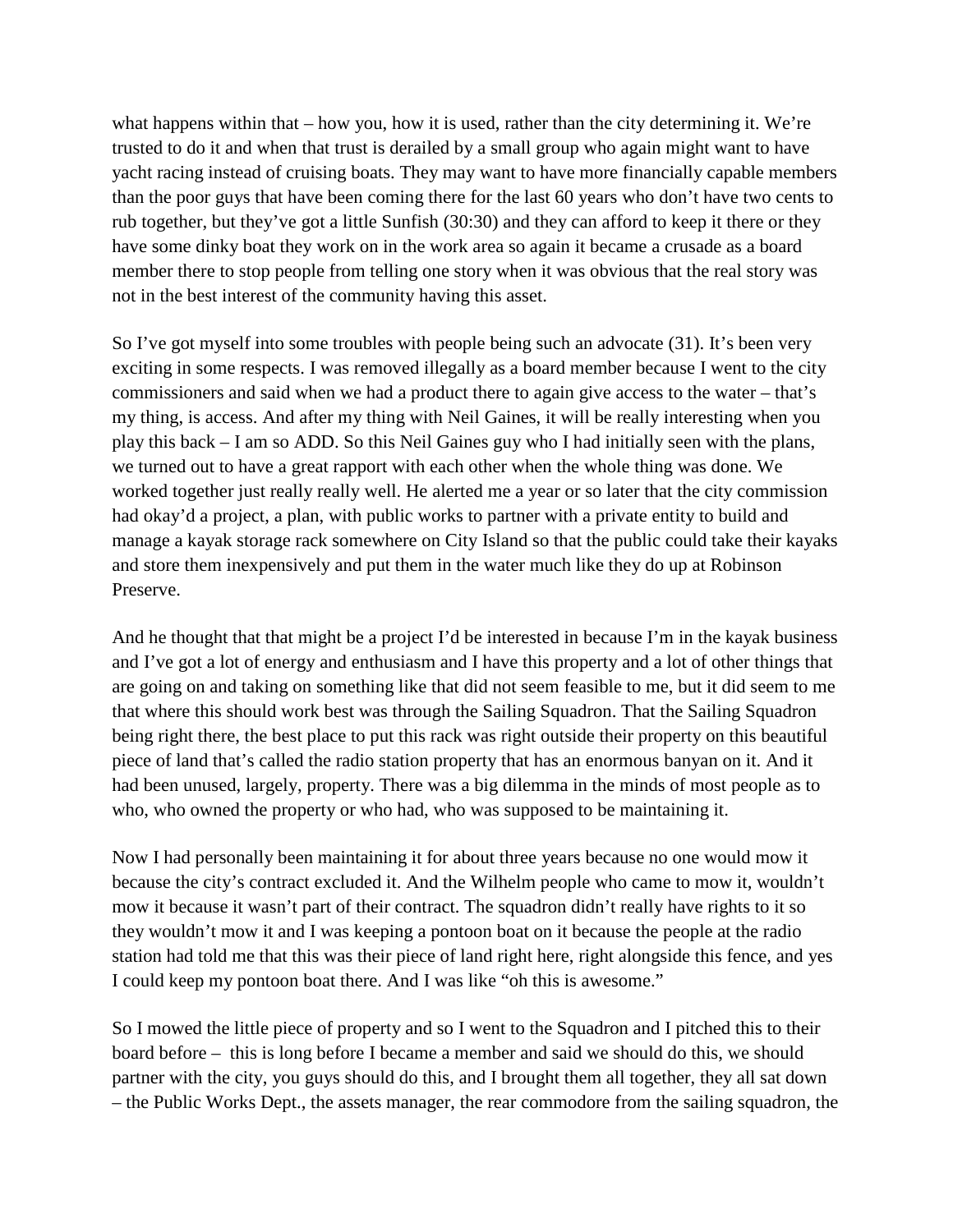commodore of the sailing squadron, the manager and we said okay this is a good project, this is what we should do. And I with my experience in building racks and being a kayaker and doing guide work was able to influence them to say the best place for doing this on City Island is not the place that the city guys said they should put it, which was over by the boat ramp so that you'd be near water.

It's like no, you want motorized and non-motorized vessels as far away from each other as you could get them and the kayaks need to go in, not on the boat ramp like you're thinking, but over here on the sand. And this is a boat ramp, right next to the Sarasota Sailing Squadron. Nobody really knows that this is a boat ramp, but it is a non-motorized boat launch. So this is where the rack should go, it's so easy to build, it's inexpensive to build. I can show you right here at my store how best to build them because we've had them go every way wrong that they can go wrong. And places like Plymouth Harbor and other condominiums that are on the water come here to look at how we build these and learn how to build them like ours because they work so well.

So I became sort of a consultant between the city and the Sailing Squadron to get this thing built, but then politics got in the way and I became a board member– and I became a marginalized board member because I didn't really know how the game was played. I didn't know you had to really compromise. That's never been my long suit. It's either right or it's wrong, we should do it this way. So I've learned a lot going through this, but I was really marginalized and ineffective there. The project didn't get done, people got combative. I got myself removed as a board member because when they went around me, I was the chairman of this project and when it wasn't going anywhere – they said they need a chairman, I said I'll be the chairman.

Then the guy who was really in charge of what gets done just stonewalled and stonewalled and stonewalled. So they made a presentation to the city, the commodore and the manager of the exact plan that we had taken two and a half years to agree on which is: You build the rack, every boat goes in and has a little gate that closes behind it so every individual who stores their boat there can walk right up to the racks racks. Unlock your boat, put it wherever you want, take it to the water, and close it up again. This became distorted in the city commission meeting when I saw the minutes of it that instead of it being open land, accessible to the community, they were going to fence it in order to secure these kayaks which was such an atrocity because we're trying to give access.

We're not trying to take it away and we're not trying to give the Sailing Squadron more land. The Sailing Squadron is not necessarily in my opinion fulfilling its duty to the community as it ought to already and now they're talking about annexing this piece of property with a fence? So I called and I made appointments with each of the city commissioners and went in with the public works department and said, "I'm not here as a Sarasota Sailing Squadron board member. I'm here as a parks advocate and a citizen that uses the park. This is what we had in mind, this isn't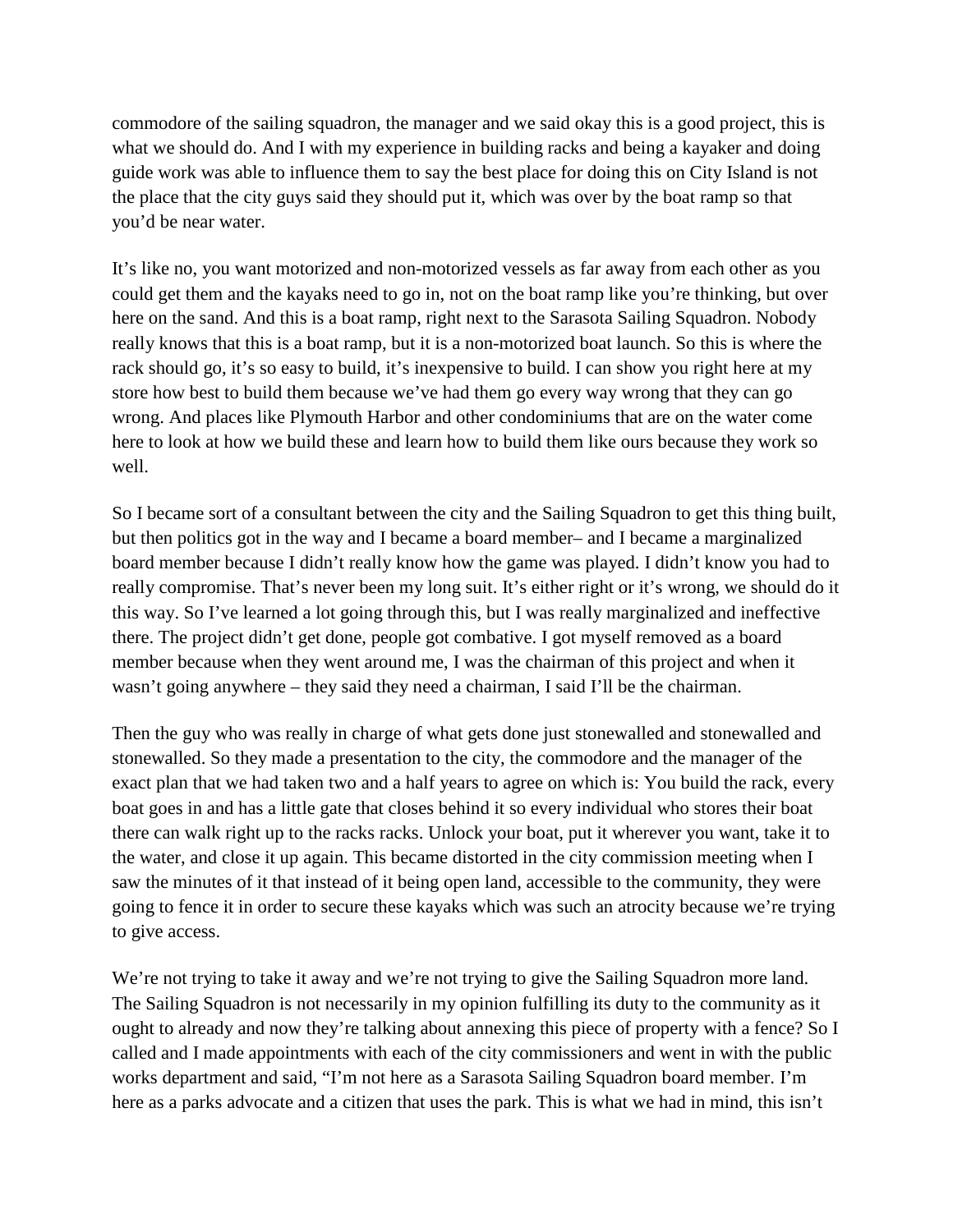the part that I've played in this, and this is the direction that I believe it should take – and not the direction that you're headed in now which is to start having public meetings to be able to fence this off. I don't think this should happen."

So when the board heard that I had been in meetings with these public officials, they lost their minds. They accosted me and said, "what were you thinking?" and I said, "I have every right to go and discuss this. This property is owned by the city! I am a board member and I have a fiduciary relationship with every citizen in the city, the city commission, and every one of you. This can't be a conflict of interest." So what they did is they trumped up charges. They basically, amongst themselves – this was like mean girls club. It was so surprising that people could actually behave this way. They had a vote at the board meeting and voted to remove me as a board member and I was so astonished because that doesn't make any sense!

You can't have a club that elects a board and then have the board– because one person is– and I have such a history of standing up for the mooring field that that's how I'd gotten all of these people pissed off in the first place is that they wanted to get rid of the mooring field to a large extent. This is a huge group of members that needed to be heard. They needed a voice on the board. They elected me because I was fair and open-minded. I sail a windsurfer you know, but I listened to all these different areas. I'd raced windsurfers, I'd been on cruising boats, and I'm looking at it from the standpoint of access and what is this for and realizing that this is just special interest pushing out and alienating a small group and I had objected to that. I had been very effective in objecting and going to the city was effective.

So they voted me off the board. I emailed the commodore a few days later and said, "I looked up the statutes for the state of Florida and I've looked at our rules and you really can't do this!" So I said, "here's the statute and in no uncertain terms that they only way an elected board member can be removed is by the elected body who elected them in the first place." That just makes sense! So he said, "okay I'll look into this." So he called some real estate attorney who gave him some vague answer and said the statute was vague. So he went back to the board and (41:09) between all of them they couldn't read it! So fortunately as it may be, I grew up in a household where reading and comprehension, spelling, grammar, communication… I grew up with it, it's in my blood. I could read the statute and interpret it, and it wasn't difficult! It was absolute. But they read it as, regardless of what your bylaws say, what they wanted to hear was unless your bylaws say something else. And what it really said was it doesn't matter what you say, this is the rule.

At any rate, for eight months they wouldn't let me defend myself. They wouldn't tell the story to the members and I got more active. I sent an email to the entire membership. I got ahold of the email list, which was then public knowledge, and I sent a three-page letter to the entire membership. I told them about my experience on the board and who I was within the city and you know what? These members, they don't care about politics. They're not there to get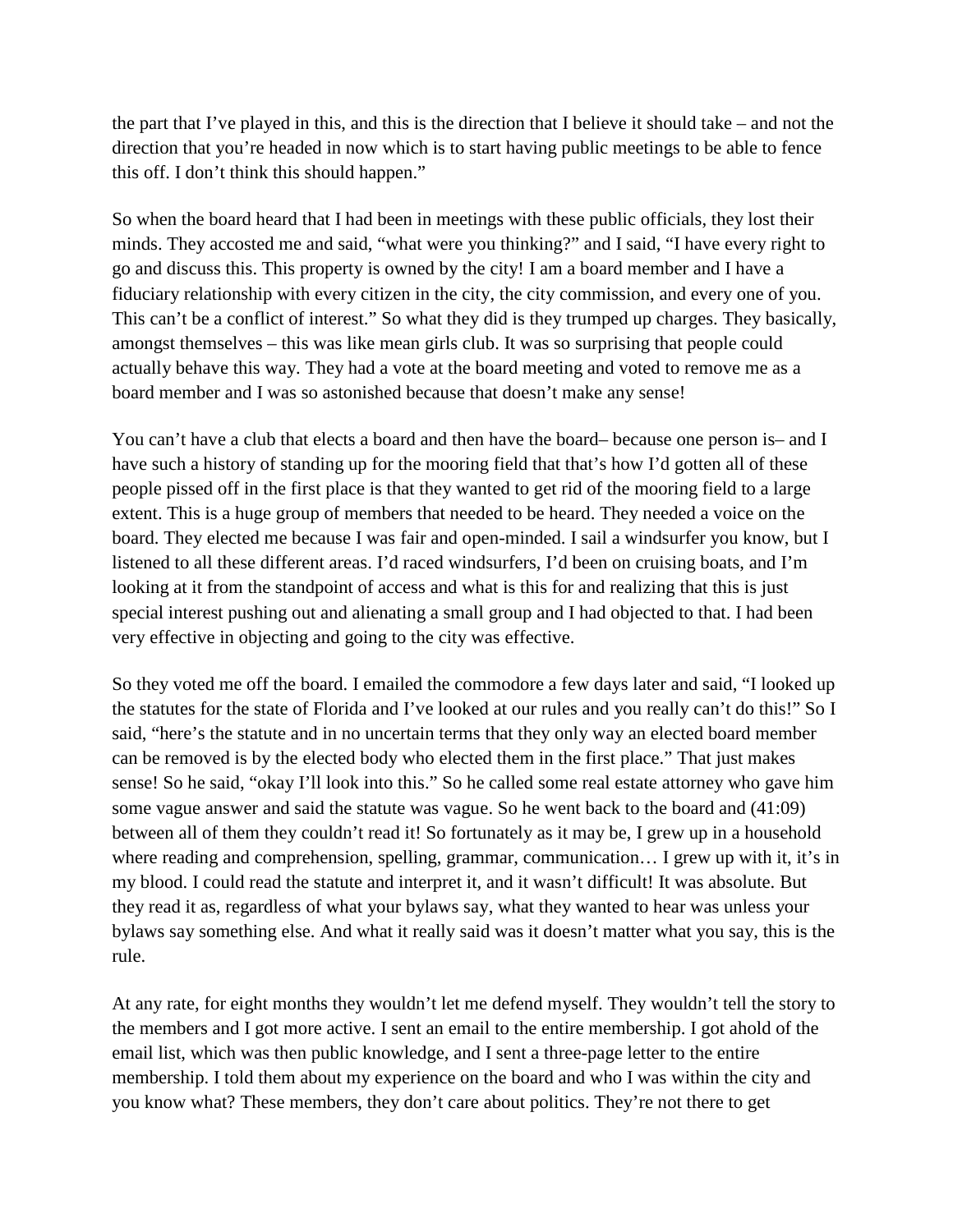involved in anything. They come to sail! They don't want a brouhaha and unbeknownst to me, there had been infighting there that had been going on for sixty years.

You know this group against this group. I didn't know! Again naive me, but by the end of the day I fought hard and long. When they removed me as a board member, a lot of the members pooled their money and said, "you can't let this happen. You are our elected official. We want you to sue them." I was like, "oh my god!" So I went to a wonderful attorney in town who had known the club for years, his name is Bob Turfs, and I told him the story and he helped me out basically with advice and so forth and so on.

The club eventually hired a lawyer and it was an ugly fight. I never officially sued them, and in I never filed the suit, but they had a copy of it, they were responding, and they were accusing me of having gone to the city to get this storage project for myself and when I said, "what you need to do is make appointments with the city commission and the public works projects and ask them what was discussed in those meetings." They didn't want to do that because they didn't want to deal with what the truth was. What they wanted was the witch hunt to get me off the board because I was standing in the way causing trouble. And I wasn't alone.

There were four of us that were very effective, that stood together and voted together, but it's a ten-member board and 6 to 4, we weren't getting anywhere. So one of the board members quit, I was basically annihilated, and the beat goes on. Right now we're getting ready for another election, but interestingly enough I survived the worst public humiliation a person could– I mean it wasn't a sexual thing, it wasn't like I stole, you know, and was accused of that, but I was accused of basically dealing for myself against the Squadron with the city. Which was so far from the truth, but when you tell the story and that print that story on the ballot. I finally, I kept telling them, "you want to put this out to the members for a vote? I'm fine with that. Tell them what you think I did. Let me defend myself. Have a hearing. You want to bring this up and see what the members think? I'm good!" But they wouldn't do that.

Then when it came to another election, and I had another year in my term, they made a ballot, they printed a whole page of allegations against me, and on the other opposite was a blank page where they would not allow me a rebuttal. It was phenomenal, phenomenal! And I still almost won the election, I mean won that vote. I think I lost by like thirty votes out of 500 and it was the biggest turnout in an election that we'd ever had at the club because – and it gives me chills now. It was because I had sent emails to every member and I did it twice! And so they shut down all communication between members! They made is a revocable offense if you communicated with any member for any reason other than sailing. I mean it's almost hard to believe!

And yet you know, the Sailing Squadron to me, even though I didn't even know about it until about 1988 when I first went to the first windsurfing regatta there, my husband grew up there. He was there when he was a three year old. His parents were there and helped build the buildings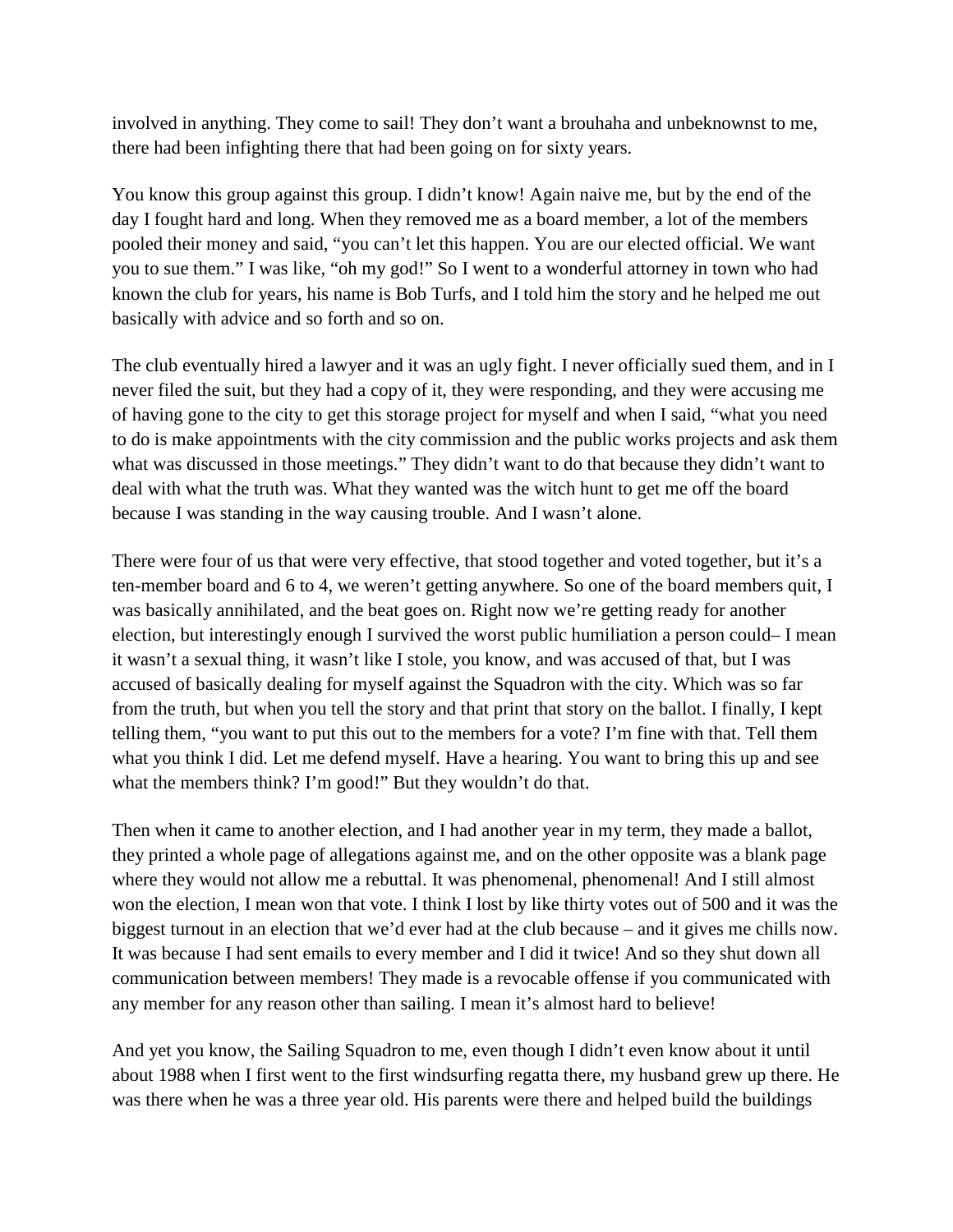that are there. The people in his neighborhood, Stan Low, the oldtimers that I knew as a mature woman, a young women, I adopted that place and was adopted by it. I'm a defender of that place, but you know, you really can't Don Quixote of jousting and windmills, you have to have something real. We were saying those guys have got an agenda. They said, "no! We don't have an agenda." These guys are just crass, immoral. They accused us of all kinds of crazy stuff, but that's what wins elections.

I once did a study when we were really down to it. I googled "how to win an election" and what I found out was horrifying. That really sometimes it's the person who has the best lie and tells it the most times that wins. And I was so mortified to hear that in studying how to win an election that– I mean to this day, I'm not over it how devastating that truth is and when you take away the right to communicate amongst a group of people that you're governing… You've got everything! All you have to do is give them a ballot and tell them that we are the ones that are taking care of you and this is the way we think you should vote and that's what they do! They get groups in the sailing community and the leaders say, "take my word for it, this is who you should vote for." And that's how people vote.

They have a children's group which is the youth sailing program. Many many members and they influence them! The women's sailing club which is the biggest voting block and very very active members. The ones who were doing everything they could to get them out of there and they influenced them to vote. So within this idyllic community on our beautiful piece of land, we have a political machine that has been working, but it's not as powerful as it was a couple of years ago. The board, you know, everybody isn't going to be convinced. You know it took a long time for people to realize what was going on, but fortunately before it was too late– I don't mean it's too late for a lot. It's too late for people that have left the squadron. It's too late for a lot of opportunities that we've had. Our cruising community was annihilated by the actions of this board, but nothing's forever. Things come around and I'm still in there spreading the word. I'm resilient.

So my thing...and oh my god, it goes on! My husband introduced the first kayaking tours in Sarasota in 1994 when we opened our store over here at Big E's. He grew up on Siesta Key. His name's George Kaiser. His parents bought property on Faubel Lane which is off of Bayou Louise and he and his buddies grew up going across Big Pass to the mangrove tunnels. Have you been there?

# KEARSCHNER:

No, not yet. I've gone through the ones at Weedon Island in St. Pete, but not here.

# KAISER:

Oh you have to go! It's the coolest thing in Sarasota. One of the most sought after things to do in Sarasota. I'm not really proud of that because it has changed dramatically, but my goal again is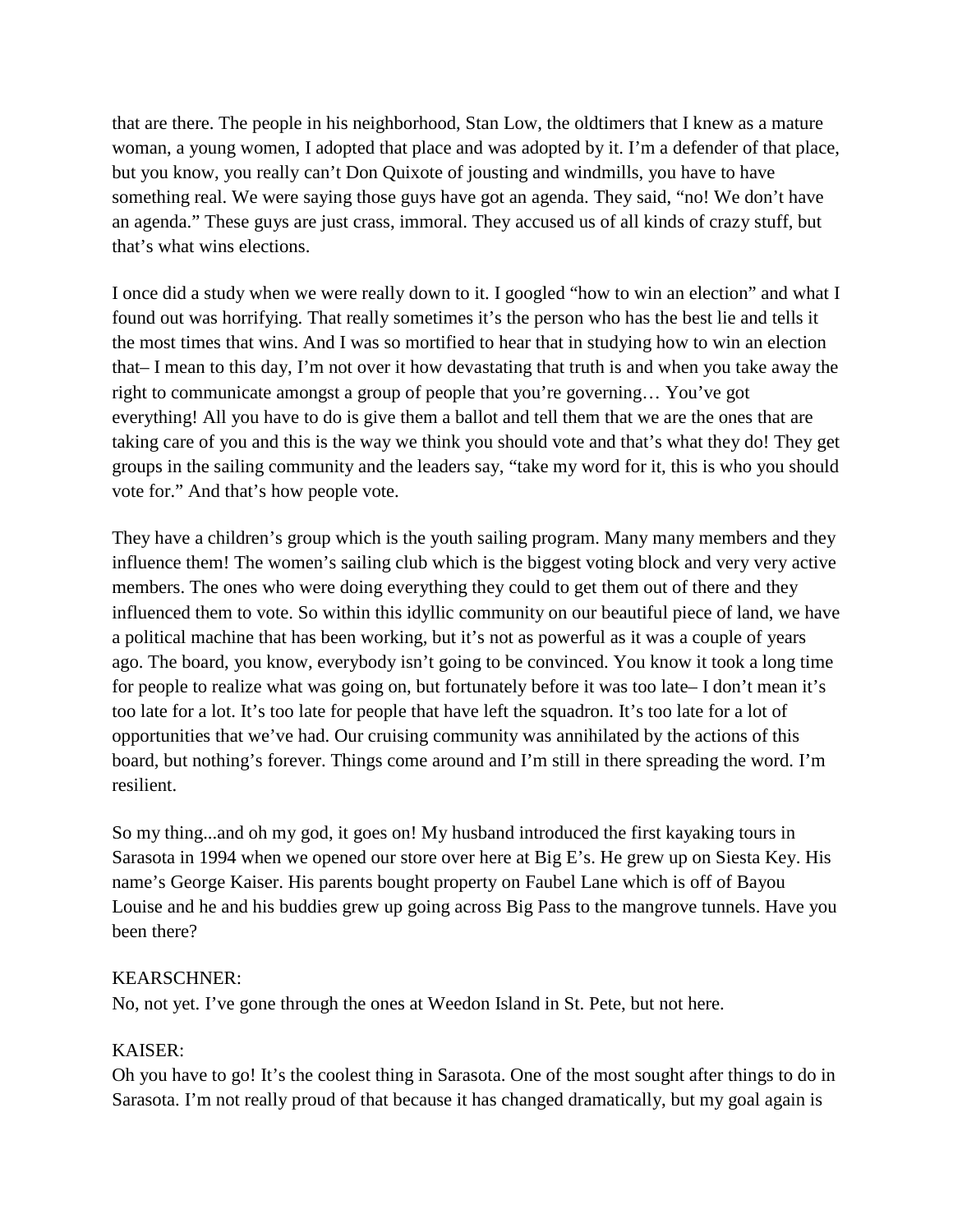to protect access and protect the environment as well and the experience as I believe it should be – that it's not Disney World.

There are animals that are living in there that need to be protected and the experience for all of the people who own in the park. It needs to be a community decision when our county parks department decides to start selling permits and never stop – as to how many people have the right to go in there and for hire put boats in the water and make a living at the expense of the access to the community and the private people. So while I'm over there making a living, I believe that we should be doing it with a lid on it that probably should have been put on it seven to ten years ago and instead of any sort of lid, it's just getting bigger and bigger and bigger.

So on November the 5th I have a presentation to the planning board, no the parks advisory board, for the county to try to get them to again influence the commission, to influence the parks department to protect public access and not be giving it away– no, not giving it away. They're selling it to the commercial vendors, but they don't own it to sell. Unless the have the consent and so forth from the community. So it doesn't end, but that was a very interesting scenario because public– no, commercial activity was banned as part of the beach/park prohibition ordinance. Commercial activity was banned in all county parks until… Let me go look at this. Until, until this thing.. I think it was 2010 that this was revised…The date's not on here...

Oh 2011! 9-10-11 is when they finally updated the Sarasota beach/park prohibition ordinances and when they did that they took out one sentence and added another sentence that said instead of being prohibited, it's prohibited without a permit. So that opened the door for a permit to be given. Before that there was no ability for a permit and so all of us who had been doing kayak tours over there. My husband started it in 1994 in conjunction with our windsurfing business. Another person started doing it and another person started doing it and there were three of us and we all got along well.

One of them was a business on Bahia Vista. One of them was operating out of Economy Tackle and then there was us and then there was a guy called Walk on the Wild Side and there was– this park you'd go to the parking lot – which is now you can't even park there – there was no one there. We knew that you could get in the water there because my husband remembered, as a kid, going through these… They're called the mangrove tunnels and what it is is the coolest thing ever. That they took these mangroves and, because there were lots and lots of mosquitos and the people were being eaten alive on the barrier islands.

They had the idea that if you cut tunnels or canals through them it would irrigate and the mosquito larva have to stay still for x number of hours for them to hatch, that if it was irrigated they wouldn't hatch and you'd get rid of the mosquito problem. Well in fact this really has worked quite well, but it was pooh-pooed that it didn't really do much good and plus we had DDT; what did we need canals for? So when DDT came along and all that long time of just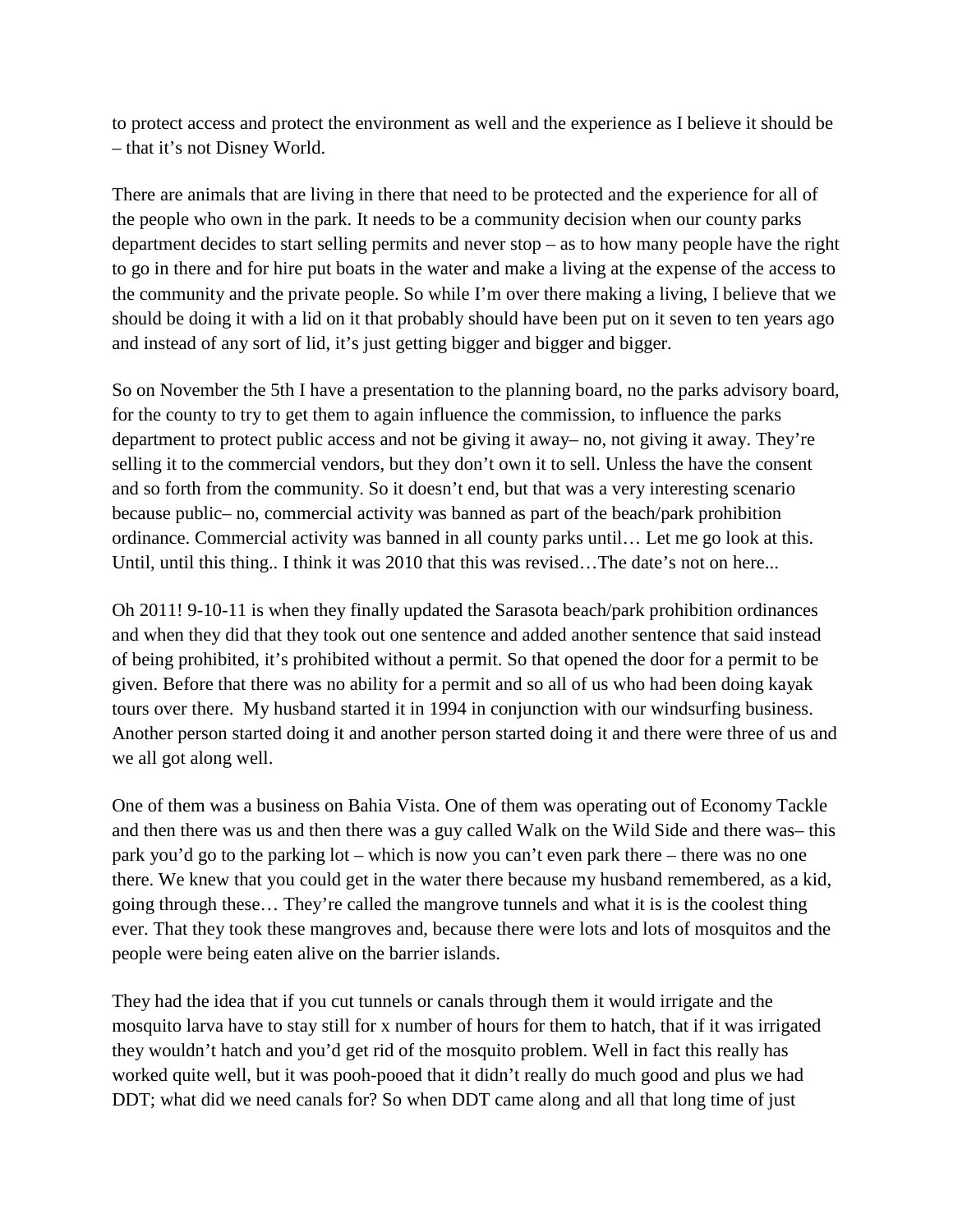being able to fumigate the place– we don't have any mosquitos! But Sarasota County, when they purchased Ted Sperling Park, they got the mangrove tunnels. And there's actually more stories to this too.

About that property was going to be developed by Arvida back in 1978, that there was going to be an 18-hole golf course, condominiums, all sorts of stuff, and that entire South Lido Park was going to be developed by Arvida. And there had been a community upswelling of opposition to them doing that, led by a woman named Jeannie McElmurray, who became a county commissioner, and they called it the Save Our Bays Association. A bunch of people got together, including my husband who was just a teenager at the time – and I had learned this history. I didn't participate in it at the time. I had heard about it, you know, just by being in the community – and they had a protest.

When the governor was coming and you know, all these people were gathering at the yacht club and celebrating this cool thing with the groundbreaking because it was really going to happen. They did this protest with hundreds of boats linked together, making all this noise, and a helicopter that flew over, and the governor and all these people are looking and going, "what is it?" And then they brought this information out that the mangroves are critical habitat. The mangroves are critical to protecting our land. We would all be blown away in the next storm if you get rid of them! So that's before mangroves became protected. That land became nowhere near as valuable as it had been.

That's how the county ended up being able to buy it and then they cleared out the mangrove tunnels. They went in and opened up those tunnels. Now they're canopies. It's the coolest thing ever because as the mangroves grew up over these trenches, they created these tunnels that you can paddle through, and it's like Disney World only it's real! And so my husband's doing tours through there and he said last night he can remember, and he actually has a photograph of one of the first groups that he took through there, and he said he was hoping he was going to show them a manatee or something like that. He said they were so wowed by this experience.

So it became a bigger part of my business than windsurfing ever was and we bought this property because we were running a kayak operation that was thriving and one guy got the idea – internet! This is before I even knew what it meant. Everybody kept telling me, "you need a website, you need a website." It's like, I got the Yellow Pages, so what it's costing a thousand, two thousand dollars a month to compete in the Yellow Pages? That's how it was.

This guy got the brilliant idea that he could put a website, get himself a truck and a trailer, operate in that county park 365 days a year and pay nothing. He didn't have a license to do business in Sarasota. He didn't have insurance that he was insuring the county. He largely, I don't think, had to collect tax because there was no oversight whatsoever, and he basically was putting us and Economy Tackle and everybody else out of business because he was occupying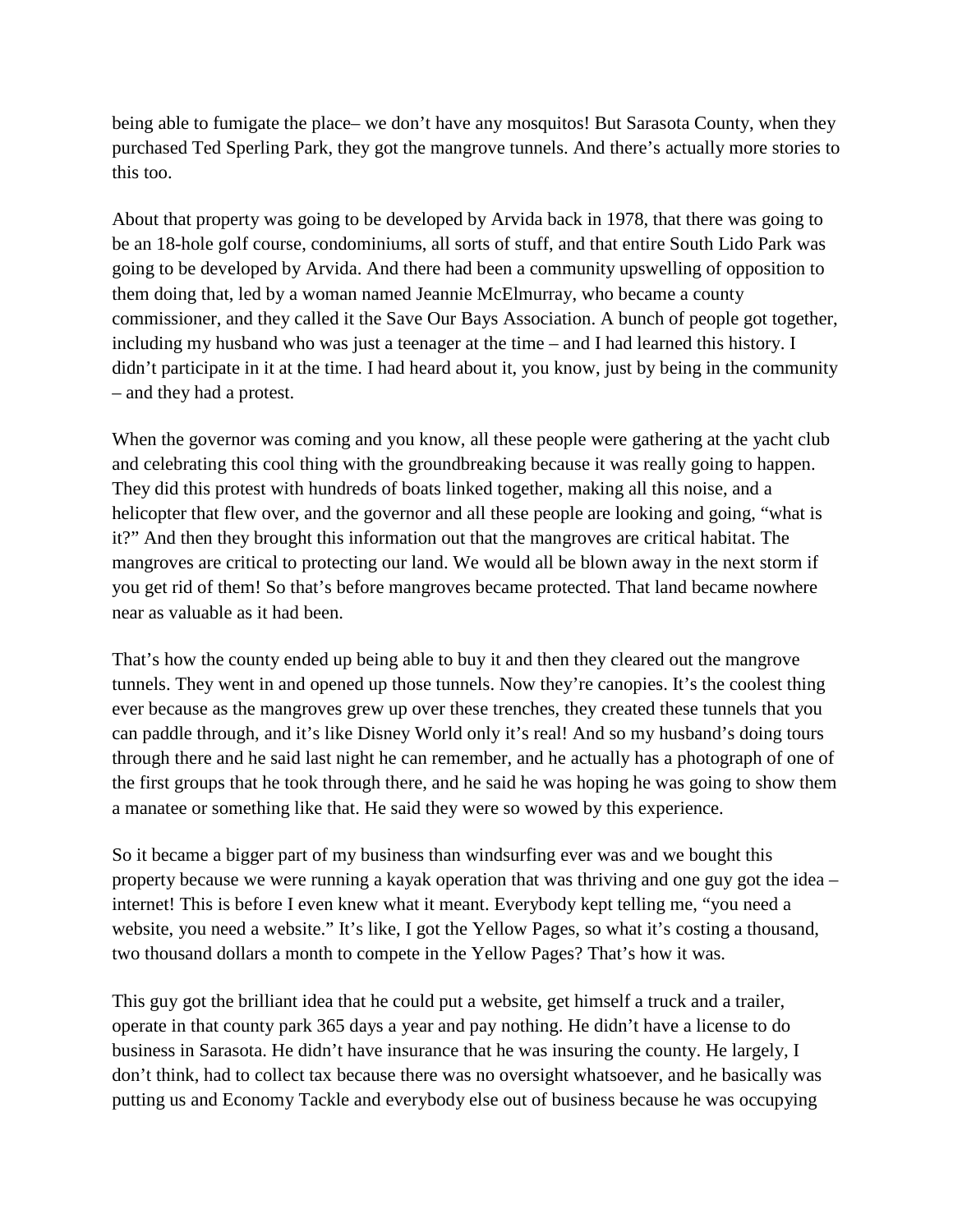the park and running a business there. We had been doing it on a handshake with the parks department using the best judgement and manners.

I mean we didn't have signs on our vehicles. We didn't do anything to draw attention to the fact that we were a business operating in a county park because we were respectful of that latitude that the county had given us. So we become well-aware that we needed that beach/park ordinance revised and that we needed permits. John McCarthy was the head of the parks department and I went to him and beseeched him. "Help us. We have to do something here." The more he found out about what was going on there and he's trying to solve a problem. He's calling meetings, he's going and he's interviewing. He's looking and seeing what's going on and he realized that we needed a solution, but the solution is never that simple. Now we had seven operators and we're talking big businesses going on over there and this is being promoted by the visitor's bureau. Number one guy that's being promoted by the visitor's bureau is the one guy who's occupying the park. This is just a flippin' nightmare! I meanwhile am reeling it in because I don't want to be part of the occupation of that park. I didn't think it was appropriate. I didn't want signs on my vehicles. I don't want the park overrun. I want us to all be playing by the rules. Will you please give us some rules to play by!

But it took so so long and by the time we got it John McCarthy had gone on to bigger and better things. The new regime is into making money for the county and I'm having to try to as a marginalized – once again because it's not the popular view with the parks department because they have a plan they feel is probably working quite well. It's not the popular view with my competitors because they have a plan they feel is working quite well and I'm in the middle that I want to make a living doing this. I'm devoutly here to do this and make a living, but I want to do it on a realistic level. I don't want to see how many people we can put through there and how much money we can make.

I think that a few small vendors offering a variety of services and a variety of experiences, doing it so that we have a small footprint in that park, and having it be a public access is how it should have been. So once again, before this all came down, I got a petition and an initiative together and I went to– now this was much more difficult because I am a vendor and I am advocating for what I think is how this ought to be done, but it is my business interest, unlike the Bird Key Park thing, unlike the Squadron thing. This is my business so getting a seat on the city parks advisory board, that is, for a layperson in the community who does business in the parks to bring perspective from that vantage point to this board and then now being appointed by that board to be a member of the county board represents the city.

I'm in a position now that I can bring these things up and have discussions about them. Are they still going to say conflict of interest? Are they still going to say whatever it is – yes they may, but I've created as much credibility as I can. I've created as much interest as I can and I believe that by just keeping the public aware and being ready to say, "we have a choice here. This can keep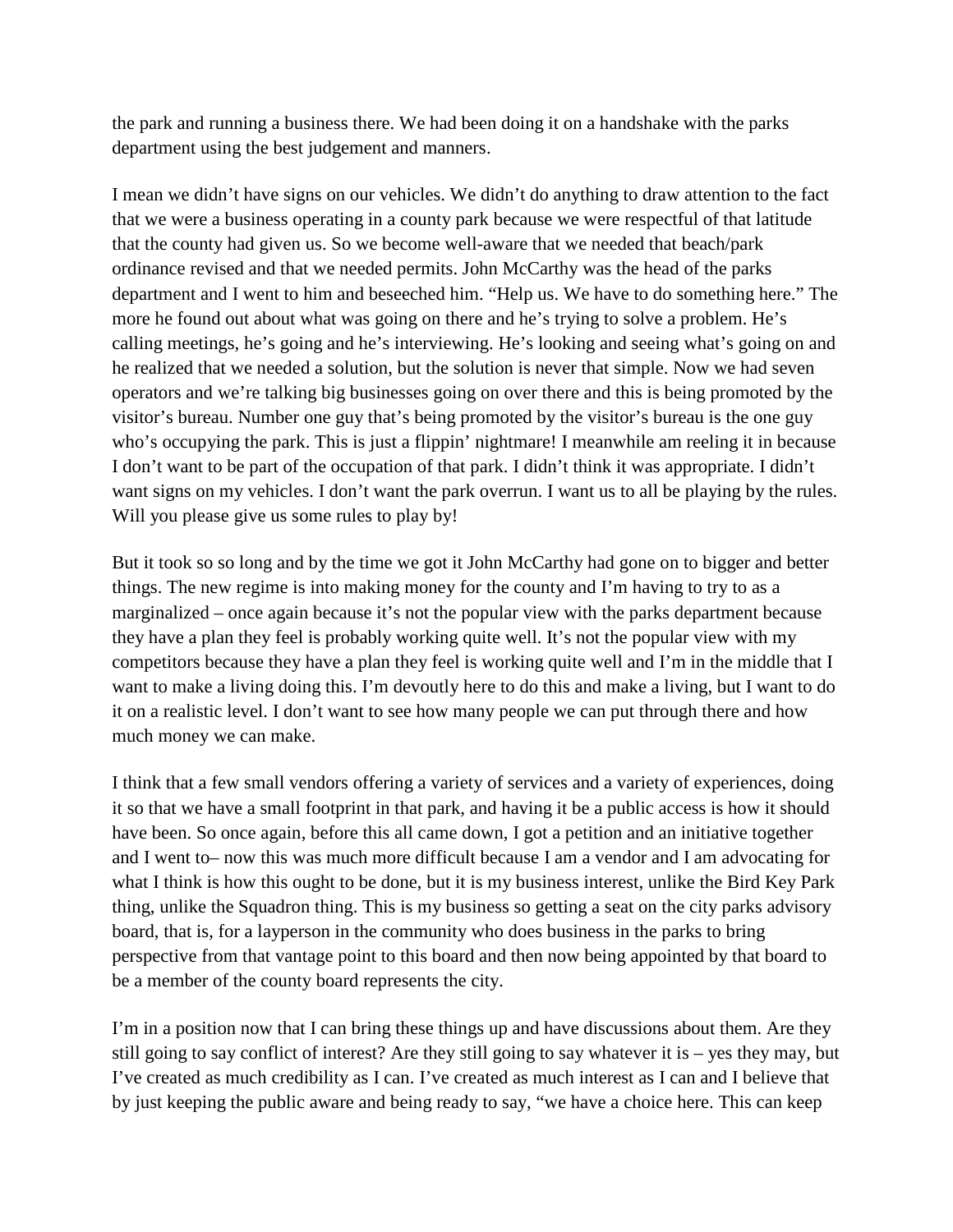getting bigger and you can keep getting less access or you can compel your county commissioners to reel it in." Then what's going to happen in the next part and the next part and the next part because, you know, this isn't going to stop. People need access. The visitors need access. The vendor's need access. The people that live here need access and it needs to be fair, balanced and equitable and responsible use.

It's funny, without any notes coming full circle to that, where I am today, that with such trepidation that I have to think okay, what is it you're going to say to them? What do you want them to do? Well, getting ready to get new permits for next year. And last year they added three new vendors and there isn't enough room to park there now in this place so something needs to be done! Am I the one with the squeaky wheel? Yes. Doesn't it make me popular? Does it make me sleep better at night? No, but it's valuable. It's what I can do that maybe someone else wouldn't do, wouldn't risk. You know... The business problems that you get from people maybe not liking your point of view, the distraction of not running the business.

Instead, minding, you know, this, you know, idea. But at the same time it gives me a personal satisfaction I can at some level hope to empower the people by giving them the power and giving them a venue to be heard and not making enemies with all of my competitors and learning as I go that compromise is key instead of thinking you have to stop it right this second I've learned. John McCarthy has my mentor to really teach me, you know, the difference between the effectiveness of my – and he probably is the first one to tell me, "you're so passionate!" It was like, "yes I am." I remember telling him one time about the problem over there. I said, "John, am I going to have to draw the public attention to this with a big expose?" And he said, "no!" It was like, but you know sometimes things come along around and maybe on his watch wasn't the time, but maybe it will come. Anyways so that's up to speed, huh?

# KEARSCHNER:

Yeah!

KAISER: Funny! You get me going. Couldn't put a lid on it! So... any questions?

KEARSCHNER: No, not in particular. That was great!

KAISER: Yeah, thanks!

KEARSCHNER: Yep, good timing…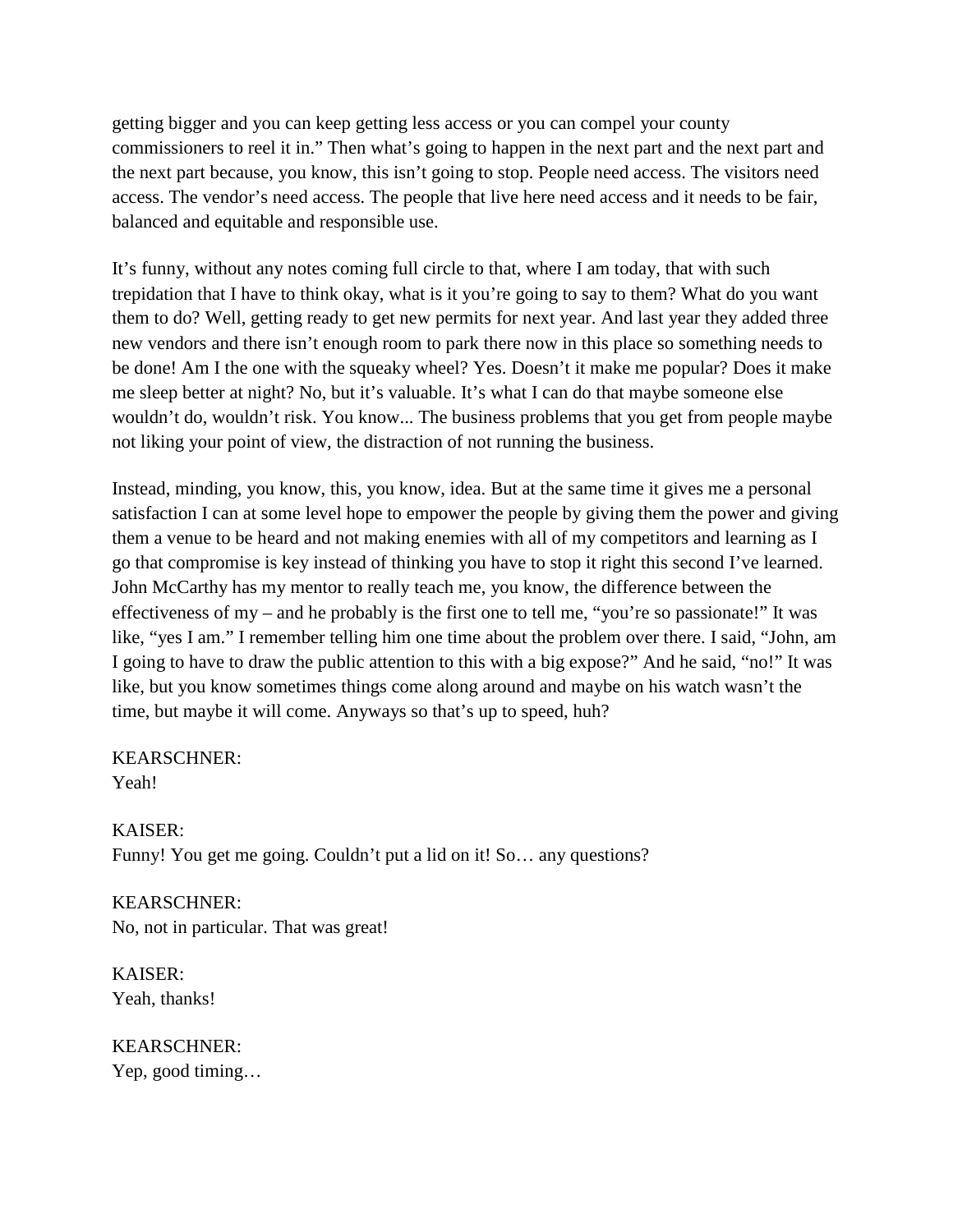### KAISER:

Awesome! Awesome. Oh! And so now I'm very interested in what's going on at Bayfront Park because that's a huge piece of land on the Bay. You know, where the Van Wezel is. There's a bazillion people with so much money that want to revise that park, rebuild the Van Wezel, do this, do that… When people are in a performing arts hall they don't know that they're on the most valuable piece of waterfront property. I don't mean value as in money, I mean value as in access so I'm very hopeful that through my community efforts and the time I take away from my business and my family and so forth that I'm able to just help other people to be cohesive and protect our access and preserve our parks and these amenities for ourselves and for future generations.

#### KEARSCHNER:

That's so great.

# KAISER:

Yeah! And I'm very very grateful to my parents who moved here because my dad must have been the one who kind of figured it out. My mom grew up in Clewiston– was born in Clewiston, grew up in Tampa. But my dad was a waterman that. I should say, I should add this too that as a kid we camped, but we went out in Sarasota Bay and we went scalloping. We went oystering, you know, in Lemon Bay. We owned an oyster lease, which nobody's ever even heard about, from the state of Florida. We had an oyster lease in Lemon Bay so even though I grew up out there, my affinity for the water came from fishing and shellfishing and tromping around in the Bay. And I remember finding the scallops with the little blue eyes and they were so plentiful and now if you found one, nobody even knows what it is!

But again these things are all coming back and being married to my husband who grew up in the water on Siesta Key. Fishing and shellfishing and all that and has worked at Economy Tackle for seventeen years. I feel like, you know, that it's really really in my blood – this water and our access and the bounty of shellfish and fish we have and just the ability to go out and fish for it and see dolphin and the manatee and nature. I was on the committee appointed by the county commission to revise the slow speed zones for manatees a number of years ago and I found out how small interests, like the people who want to ride speedboats, you know. We all know about the boats and props hurt and kill the manatees, but the people who want to go fast in those areas are very, very powerful and it's people like me that are able to go in there and say, "you know what, I've been there and I know that the manatee travel right through there all the time" and give that testimony and influence other people to come and give testimony and make rules that do protect.

It's like it's all been very… Very soul soothing and yet as I said, you know, the public humiliation of standing up and standing for something and having people poke their finger at you and say, you know, you're representing private interests, your own private interests, is very very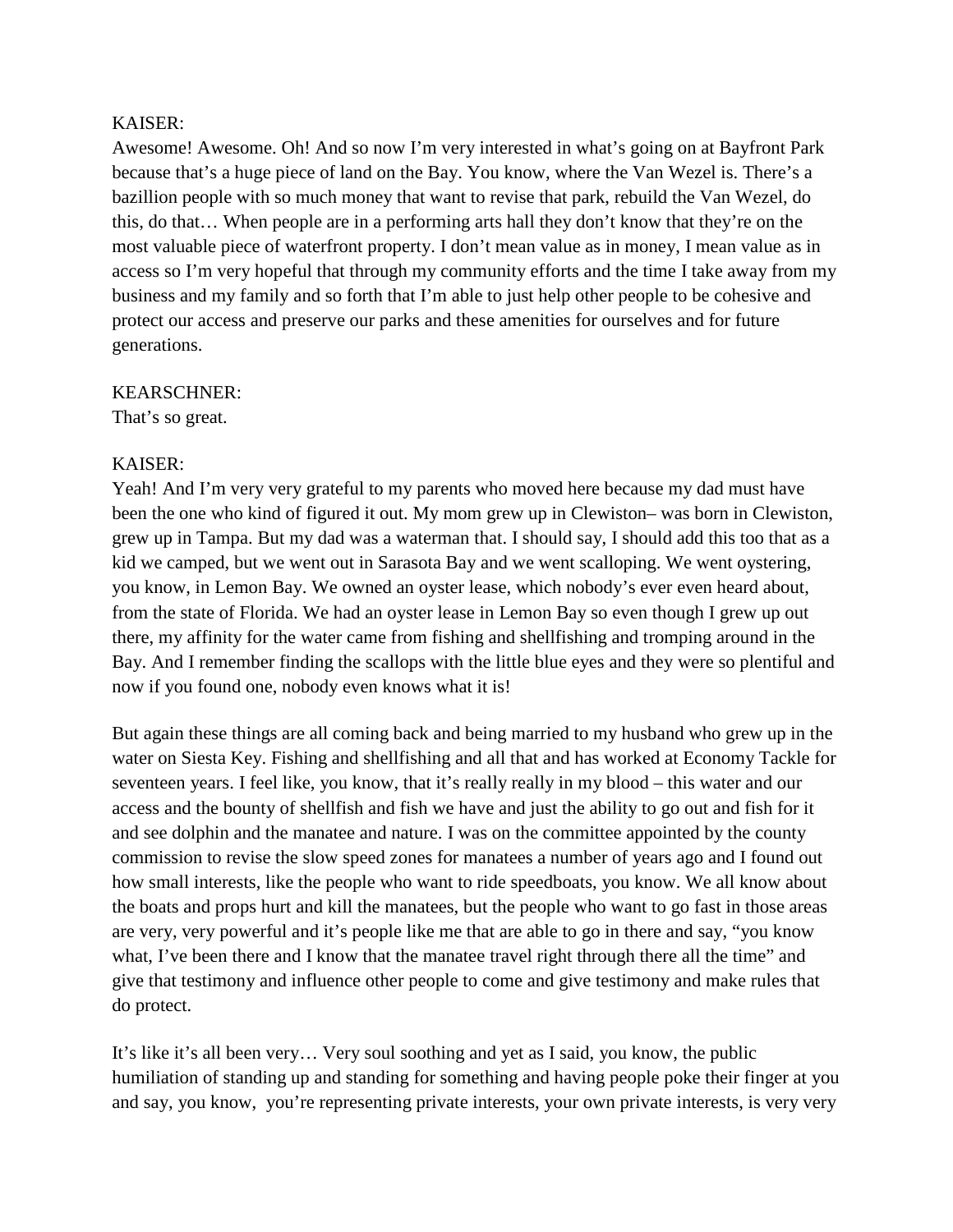disconcerting and difficult, but you know sticks and stones they say. And so that's, I think that might be– if I think of something else I'll let you know, but that last part. I've forgotten about my early experiences. My grandparents owned property at Sebastian Inlet which they sold to the state which is part of Sebastian Inlet State Park. It was purchased by my great-great grandfather in… I've forgotten what that county is in Sebastian Inlet, but they were from Iowa and Wisconsin, but he had purchased property, you know, on the water in I guess probably the twenties or thirties and…

Yeah, I guess it's... It's interesting hearing your own story like that and realize how immersed I am in the water because I was thinking, "oh you want my experiences on the water? Do I have any experiences on the water that are interesting? Oh. I guess as an advocate more than anything else yeah, but sailing, you know, being on the water, windsurfing. The whole idea of being able to you know, go out and without making much of a footprint at all or having to put gas in it or run it, to be able to go sailing and sail around, kayak around. I've raced these things, paddled them. It's just to be able to get out on the water is such an amazing experience and to share with other people that they too can do it.

I think the stand-up paddleboarding thing has been such an amazing thing. Kayaking first, my husband brought the first kayaks to Sarasota in 1987. People couldn't even spell kayak and when they thought of kayak they thought of an Inuit, you know, with the fur collar and the thing. You know, they didn't realize kayaks could be recreational. We brought them out on Siesta Key and they were pink and green and blue and they were like, "what are those things?" and we're like, "they're kayaks! Sit on top kayaks."

And now I mean, think of how commonplace that is. Now with the advent of stand-up paddleboarding, look at all the people that are getting on the water and now my latest and most exciting thing is that the whole problem of getting people windsurfing was that they didn't think they could do it to begin with and it was difficult and now you have all these people carrying around boards that you can easily put a sail on them and the one thing stand-up paddleboarders hate is wind! So when it's too windy to stand-up paddleboard, give them a sail! And give them a really good lesson and now they're off sailing! And everybody's out. So it's a very very exciting time and having purchased this property with the idea of facilitating access to the water so that here's where we offer it all in this cool Key West house.

I just, I'm very very close to owning this now after 15 years after struggling through all that– talk about economic disfunction. I mean here I am paying a couple thousand dollars a month to occupy a property on North 41 to run a business legally and everybody else went over and just ran their businesses in the park! And I'm like how dumb can you be? But at the same time once we were in, it was in for a penny, in for a pound because we made the commitment when it was illegal to do that. It was always illegal, but here we are and I still love this place and I'm really hopeful that some day we'll be able to do something where people would like come from the